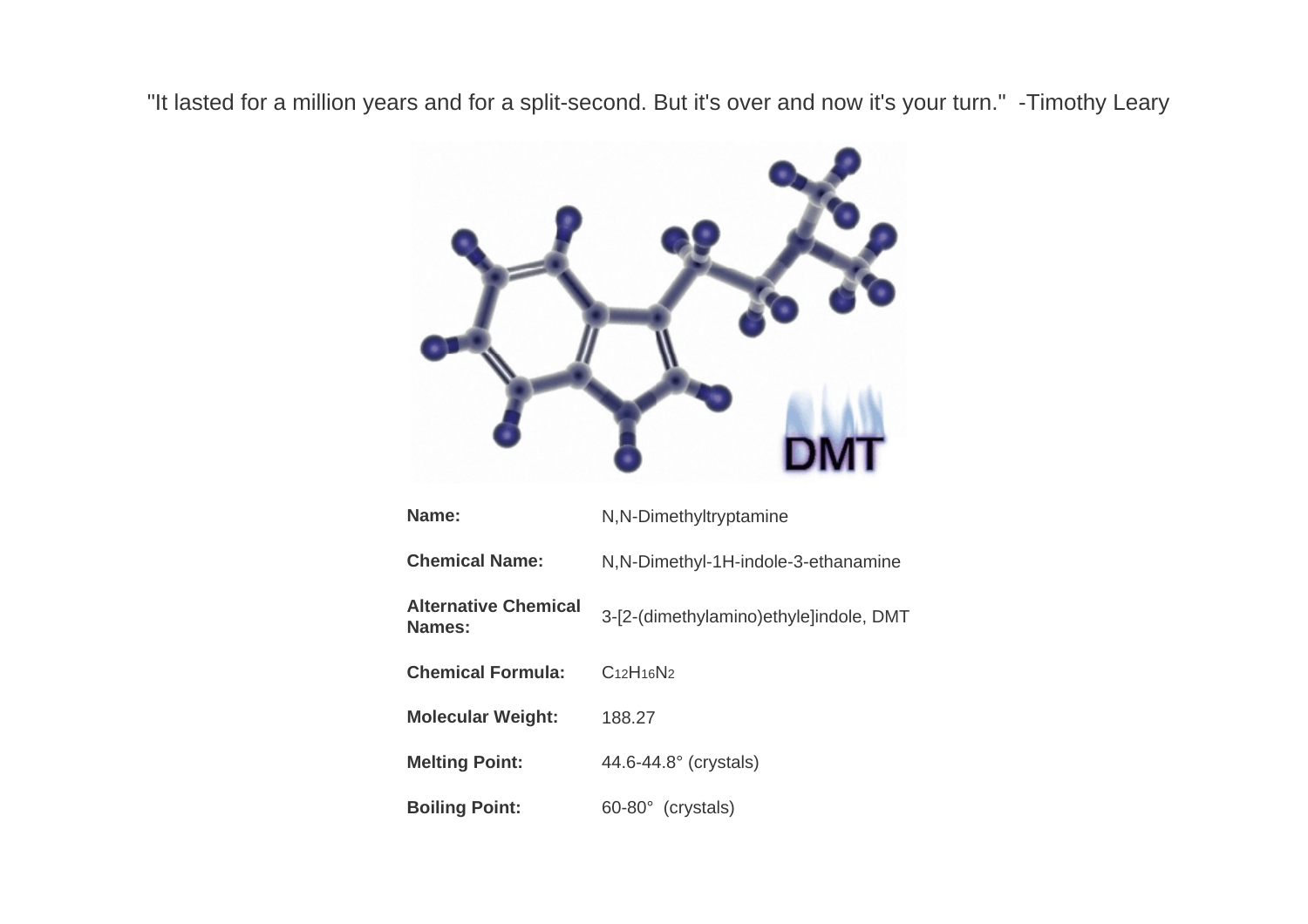**Dosages:** 4-30mg (intravenously)

60-100mg (smoking)

60-100mg (subcutaneously)

60-100mg (intramuscularly)

>350mg (orally)

Controlled substance (hallucinogen) U.S. Code of Federal Regulations, Title 21 Part 1308.11 (1985).

# **QT's DMT Extraction for Students**

Version 1.1 INTRODUCTION: By Quantum Tantra

In modern times there has been a reduction of ritual. The ceremonies, that previously served to cast out an individual from modern associations and throw him into a field of epiphanies, have become merely form, betraying the inner forces that must somehow manifest. Shamen know of these inner forces. They understand the inevitable overwhelming psychological experience that everyone will face if they are to complete their inward path to open the unconscious and fall in. The psychological crisis is the fulcrum of any metaphysical realization the individual may have about himself or his world. Without these intense experiences, without the rituals that convey the message of the journey, and without shamen to show the way, many are lost in the world searching constantly farther for what is contained only within. To chemically force such spiritual breakthrough may be interpreted by some as a way to circumvent the trials that are necessary to test each soul willing to see the truth of their life. But in contemporary society where is the individual to seek these tests of the self or to be struck silent in awe of their own natural beauty or that of the universe? The shamen offered these opportunities to the individuals of their society for generations, helping people maintain a healthy psychology between the known world and the mystical. I now offer this ability to you in one of many forms, DMT.

DMT is perhaps the most powerful hallucinogen known to man. It is related to LSD and psilocybin. There are no drug tests that would show DMT usage. None of the basic NIDA-5 drug tests or any extended drug test will show a result for DMT. DMT is naturally formed in the body and has been found in abnormal levels in the body fluids of persons suffering from schizophrenia. DMT is almost never sold through dealers, rarely synthesized, and seldom used. It is, however, easily extracted from common plant materials and has been used in various forms for hundreds of years ([timeline](http://www.erowid.org/chemicals/dmt/dmt_timeline.php3).) DMT is *not* a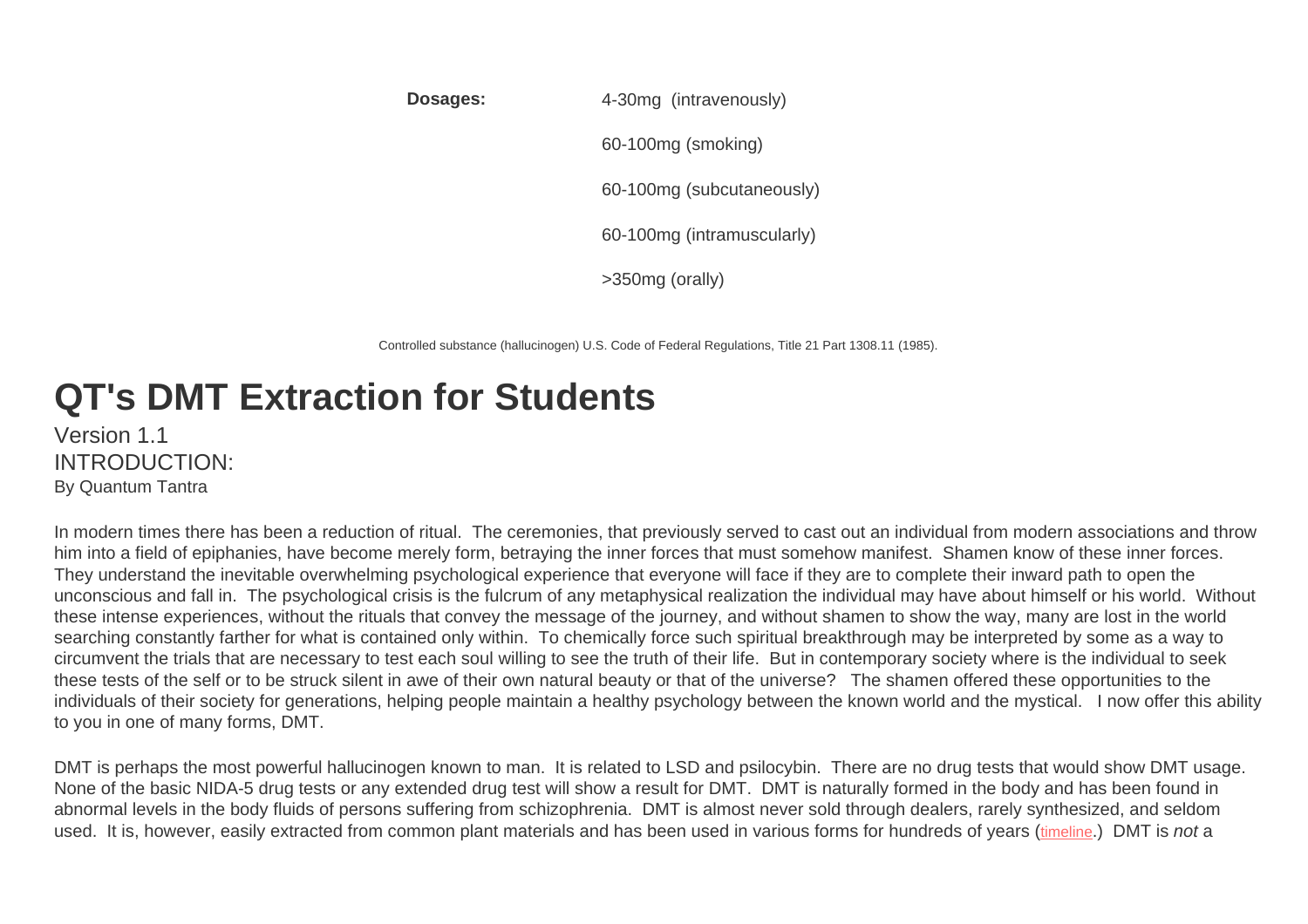"social drug" however. Respect the drug and it's *incredible* potential. This drug is *not* for the inexperienced, nor is it recommended to those who are just looking for another "high." Few seek the visions enabled through DMT, and even fewer return to them. Even avid psychedelic users have had frightening experiences with DMT on their first encounter with the drug. Take care to research and find out if DMT is for you. *I stress that educating yourself about this drug (and about all drugs you intend to use) will make you a more competent and prepared chemist, tripper, and guide.*

This manual is presented as a quick bench guide for the complete novice on how to extract DMT. Although the text and illustrations for the process were all created by myself, there are a few pictures which are not my own. The origins of these pictures are credited in the bibliography. I would like to encourage others to add to this manual their own written observations. When attempting to produce any of these products the reader is encouraged to read through the steps several times to closely familiarize himself with the entire process. Please take note that DMT is an illegal substance in the United States of America and is controlled under federal regulations. The following is for educational purposes only.

### **How to Extract DMT from Natural Sources**

(in Ten Easy Steps)

First a plant must be selected that contains the **chemicals** we wish to extract. None of these plants are illegal and they can be found growing wild and free all over the world (much less can be said for some of our other favorite plants.) Most of these plant materials can be ordered through the internet. A little research may reveal a large quantity of some useful plant material growing near you. Alkaloid contents of each plant mary vary according to the growing conditions. Specifics about these plants and how to grow them are beyond the scope of this manual but the information can easily be found. Below is a chart of several plants that contain NN-DMT, 5-OH-DMT, and 5-MeO-DMT (DMT's close cousin.)

**Alkaloids** reported as (mg) per (100g) raw dried plant, and as percent of total plant source weight:

**Acacia bark**

0.71% NN-DMT

**Acacia maidenii bark**

0.36% NN-DMT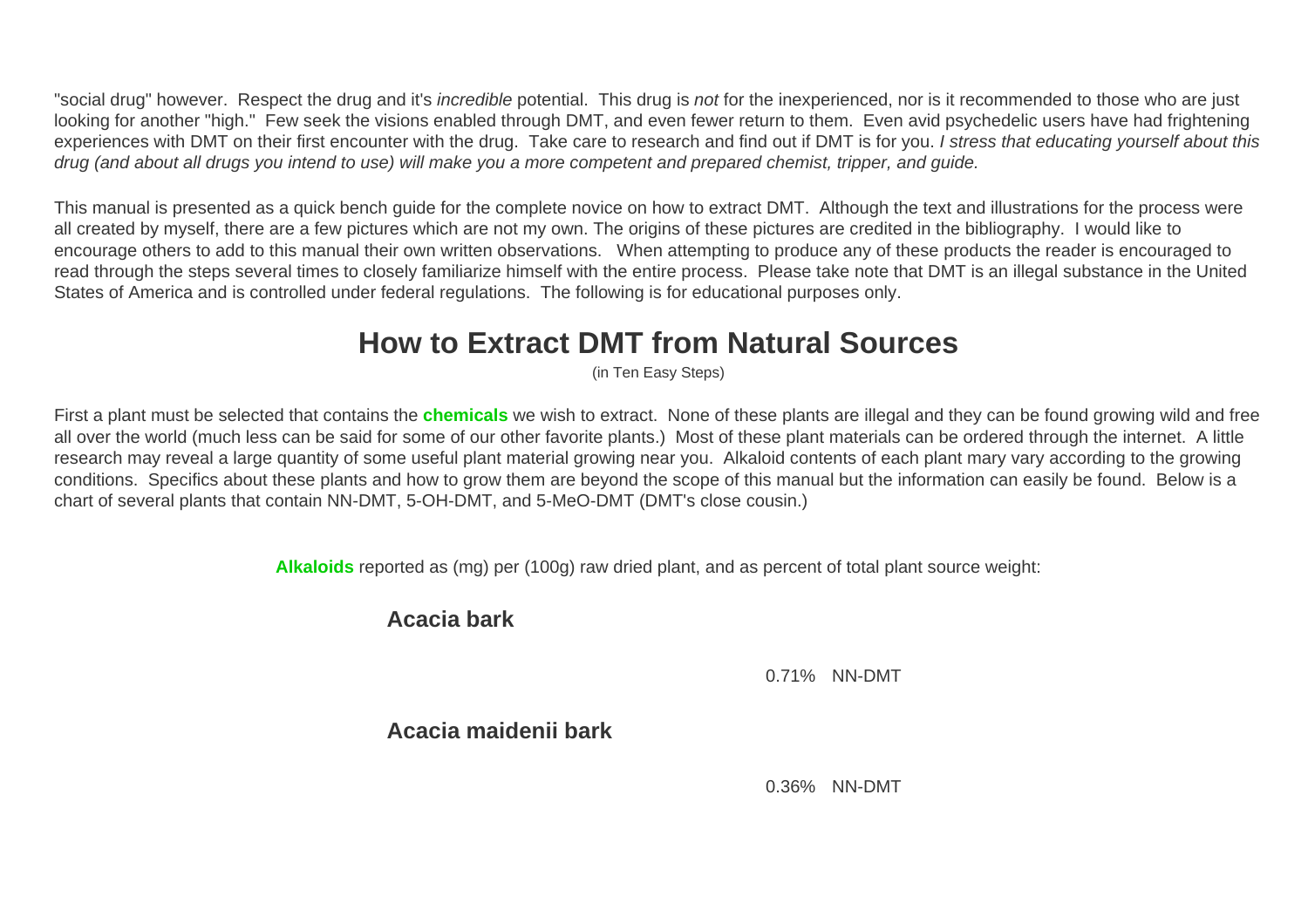**Acacia simplicifolia bark**

0.86% NN-DMT

**Mimosa hostilis root (bark)**

0.57% NN-DMT

**Virola shoots & flowers**

0.44% NN-DMT

**Desmanthus illinoensis root (bark)**

0.34% NN-DMT

**Pilocarpus organensis**

1.06% 5-MeO-DMT

**Phalaris tuberosa**

0.10% NN-DMT

0.022% 5-MeO-DMT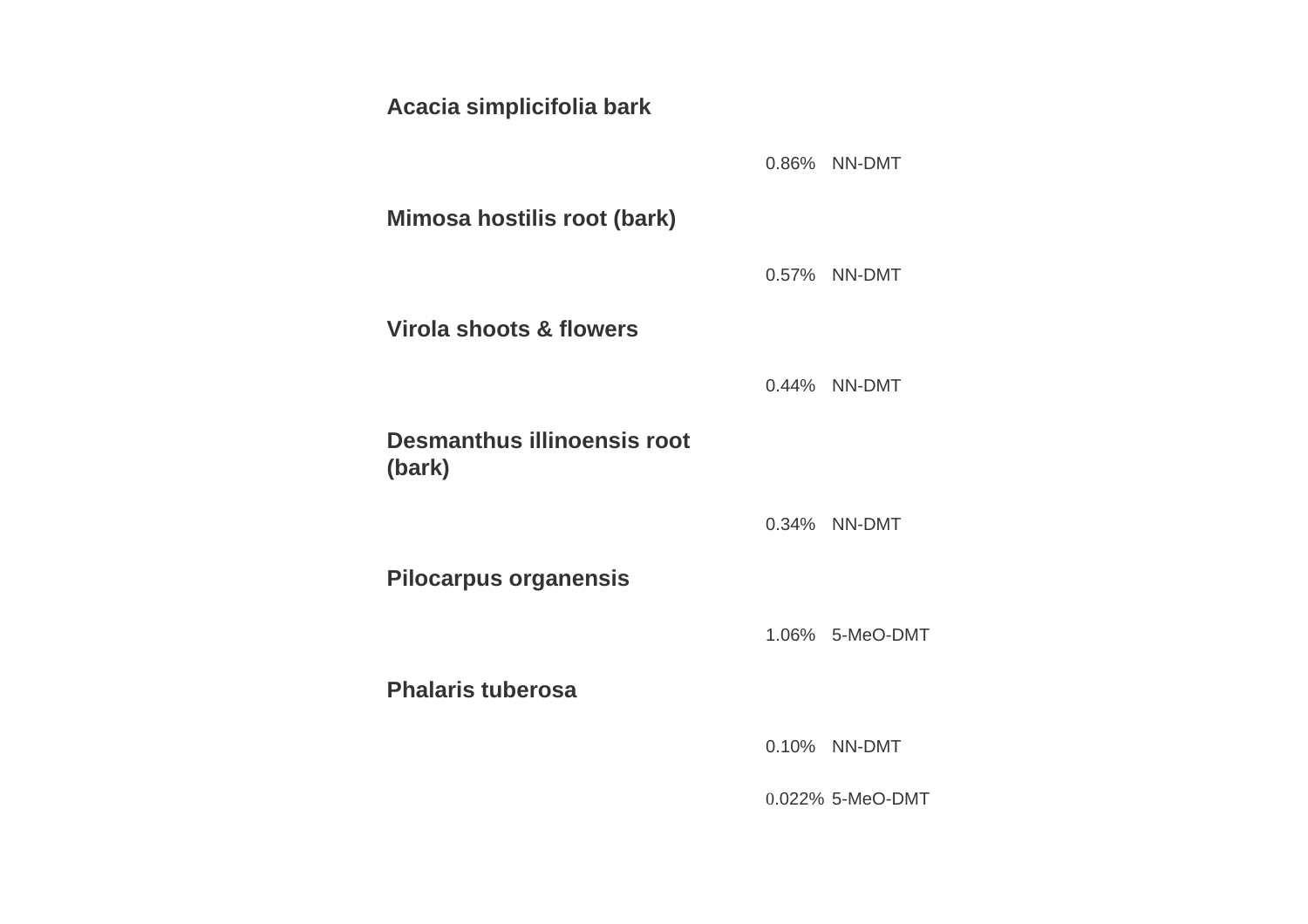### **Phalaris arundinacea** ('net gossip)

#### 0.060% NN-DMT

?? 5-MeO-DMT

### **Psychotria species** (averaged, from

Jonathan Ott)

#### 0.200% NN-DMT

| N,N-DMT     | DMT (N,N-dimethyltryptamine) is one of the most hallucinogenic compounds known. DMT is not active orally (unless in the<br>form of an ayahuasca brew), but must be smoked in it's freebase form to experience its effects. (DMT can be taken orally when<br>mixed with a MAOIs, but this is not recommended for the first time user.) The body quickly builds a tolerance for the drug. Your<br>DMT dose must be taken within 60 seconds. Any more of the drug after this first minute will not enhance the experience. It is<br>recommended to give at least one hour before attempting another DMT trip. |
|-------------|------------------------------------------------------------------------------------------------------------------------------------------------------------------------------------------------------------------------------------------------------------------------------------------------------------------------------------------------------------------------------------------------------------------------------------------------------------------------------------------------------------------------------------------------------------------------------------------------------------|
| 5-MeO-DMT   | Effects of 5-MeO-DMT are psychedelic without the visual distortions found in NN-DMT. 5-MeO-DMT is taken at 1/4 the dose of<br>NN-DMT and will overpower the NN-DMT.                                                                                                                                                                                                                                                                                                                                                                                                                                        |
| 5-OH-DMT    | (Bufotenine) can cause severe physical discomfort including circulatory distress, nausea, psychological distress (panic and<br>fear), severe skin flushing, and has the possibility of being fatal.                                                                                                                                                                                                                                                                                                                                                                                                        |
| <b>MAOI</b> | (Monoamine Oxidase Inhibitors) will intensify and prolong the effects of NN-DMT, however this is never recommended. Foolish<br>combinations of MAOIs and other drugs can lead to serious health problems and even death. The tryptamines are normally<br>metabolized by an MAO in the body. MAO metabolizes serotonin, norepinephrine, and dopamine. By inhibiting this, MAOIs<br>increase levels of those neurotransmitters. Tyramine will not be metabolized and will cause an increase in tyramine levels in<br>blood.                                                                                  |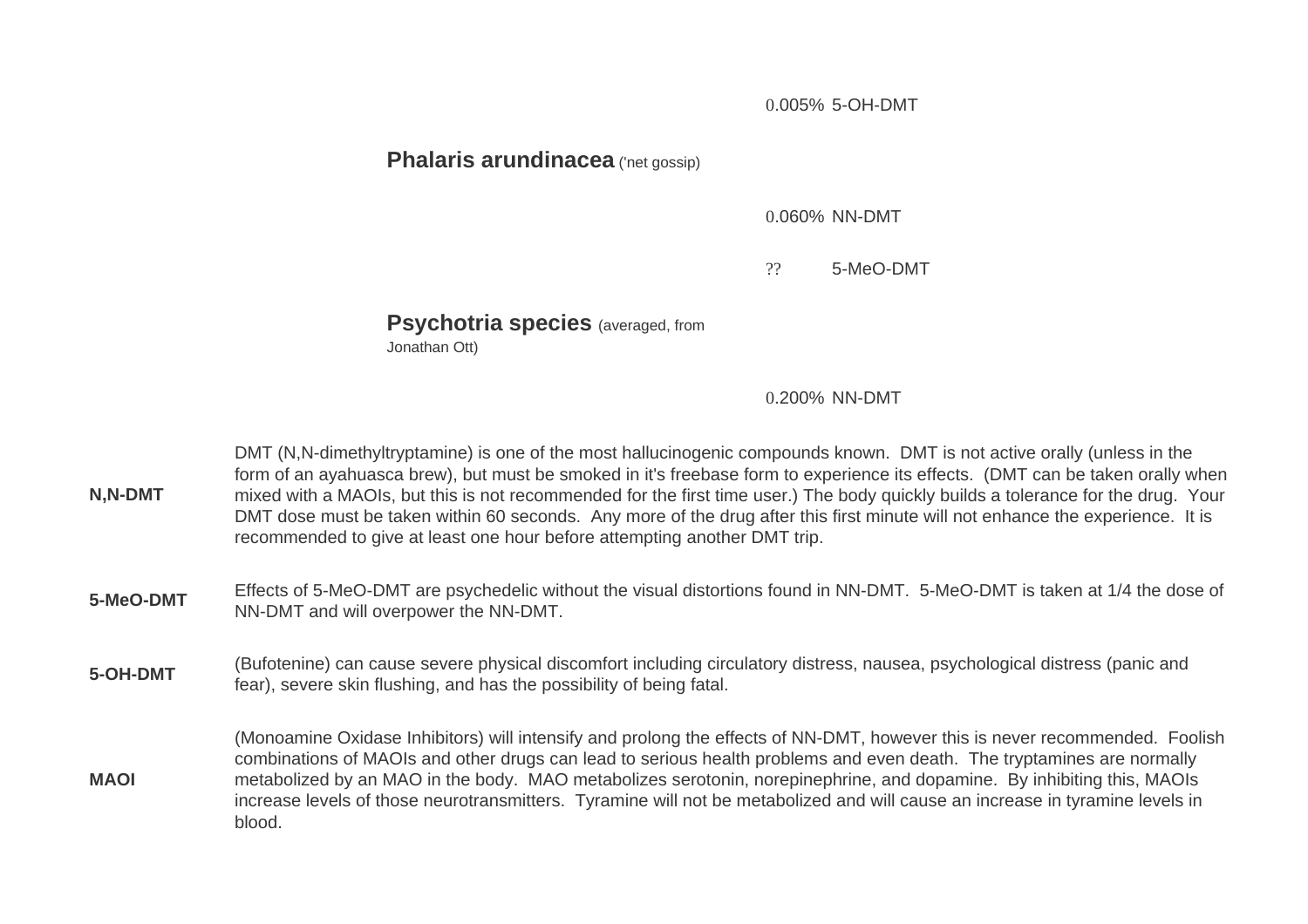# **Extraction Procedure**

**For our experiment we will be using Mimosa hostilis root-bark to provide a very pure product of NN-DMT without the over powering influence of 5-MeO-DMT or the negative side effects of 5-OH-DMT. For a solvent we will be using common naphtha. Notes on adaptations for chemicals and other variations of this process are described as well. The following is a list of materials:**

It helps to test all non glass materials with solvents to make sure there aren't any adverse reactions.

| 1. Mimosa hostilis root-bark                                                              | (30g suggested starting amount - \$45/100g) |
|-------------------------------------------------------------------------------------------|---------------------------------------------|
| 2. Muratic acid                                                                           | (pool acid - \$4/gallon)                    |
| 3. pH papers                                                                              | (litmus papers - \$3/100 tests)             |
| <b>4.</b> Lye                                                                             | (Red Devil Brand - \$5)                     |
| 5. Naphtha                                                                                | (Zippo lighter fluid - \$5)                 |
| 6. Coffee filters and cotton swabs/cloth                                                  | $(-\$2)$                                    |
| 7. Funnel                                                                                 | $(-\$2)$                                    |
| 8. 3 labeled glass jars with lids (thick canning jars work best, but pickle jars will do) | (labeled Jar A, Jar B, and Jar $C - $3$ )   |
| 9. Evaporating dish                                                                       | (glass baking pan - \$10)                   |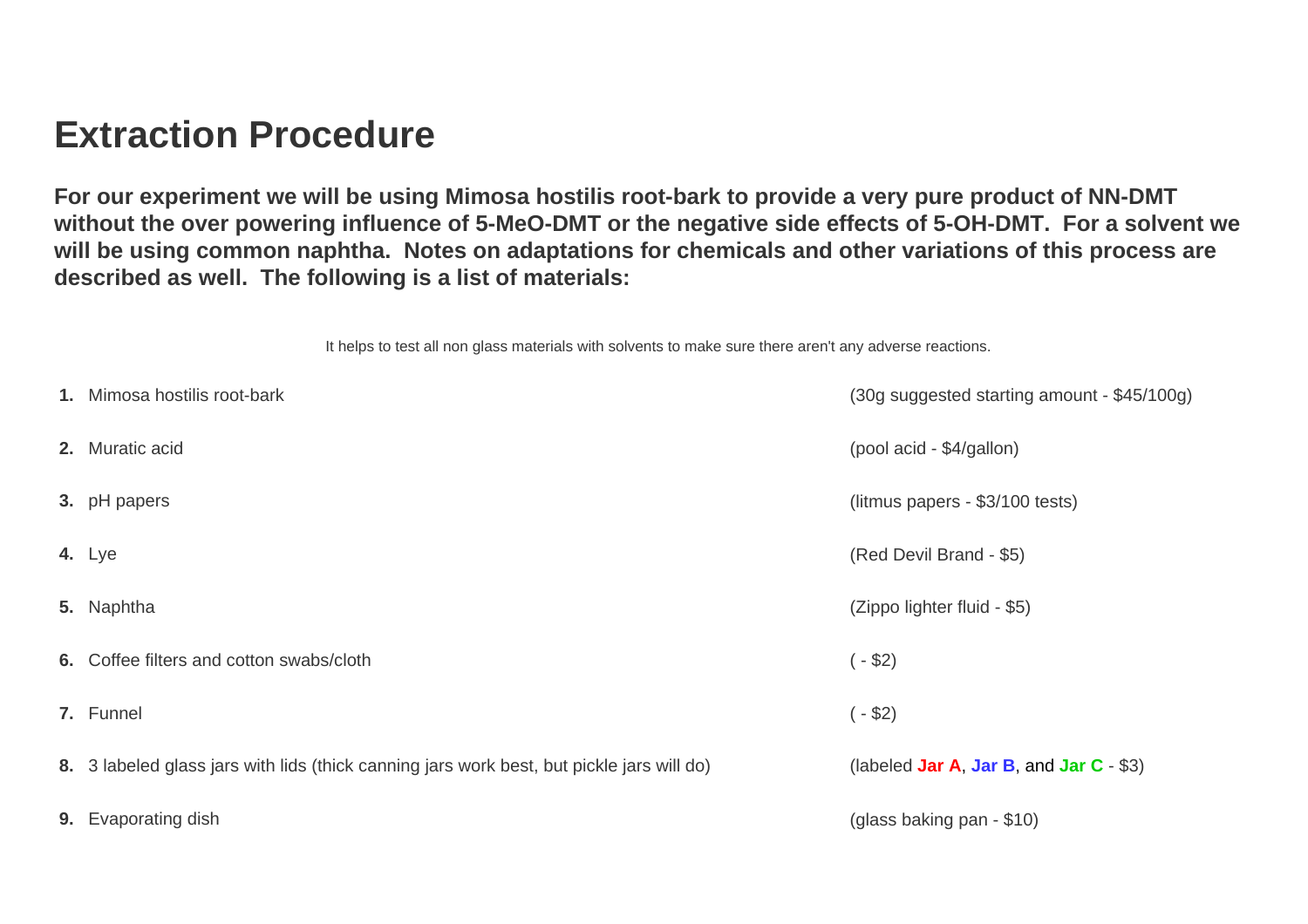**11.** Goggles and gloves ( - \$10)

**10.** Glass pipette (turkey baster - \$4)

**Total = ~\$100.00**

### **STATEMENT OF HAZARDS:** *Methylene Chloride*

Suspect cancer hazard. Risk of cancer depends on duration and level of contact. Harmful if swallowed. Causes skin and eye irritation. Causes respiratory tract irritation. May affect blood cells. May affect the central nervous system. May cause blindness. Avoid breathing vapor or mist. Handle with caution. Keep in mind these risks whenever substituting DCM for any other solvent.

## **STEP 1** Preparing Plant Material

Grind the plant material to a fine powder. The finer ground the material the better your yields will be. The best technique to pulverize and rupture the cell structure of any plant material is to repeatedly freeze and thaw it over and over again. An example of a plant requiring this treatment is *Phalaris arundinacea*, a strong and limber grass. *Mimosa hostilis* root-bark is easily pulverized to a fine powder in a blender, releasing a pink haze.



Phalaris arandinacea Reed Canary Grass from 'Psychodelic Shamanism' by Jim DeKome

Above photo credit to [Jim DeKorne](http://www.erowid.org/library/books/psychedelic_shamanism.shtml)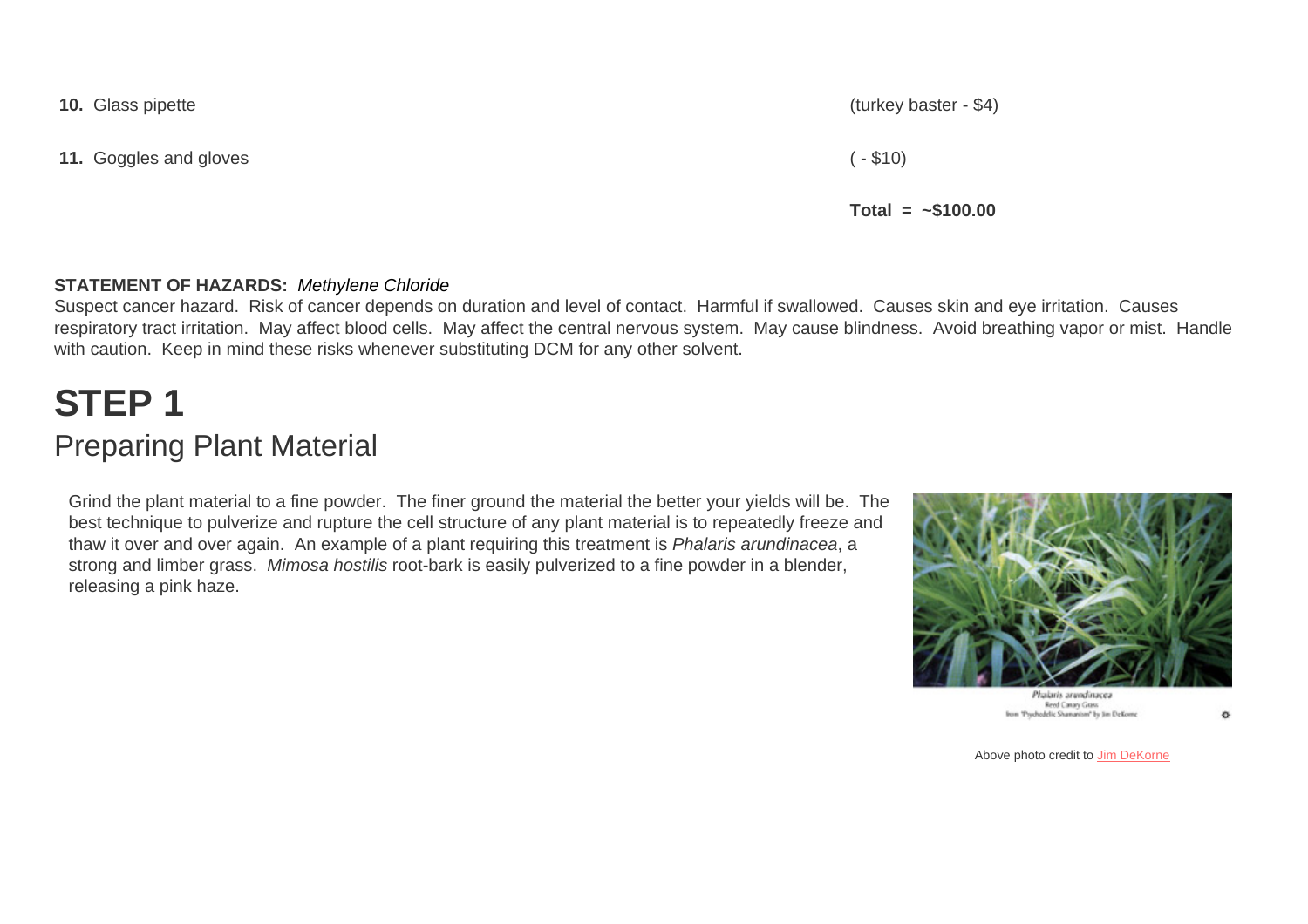**A.** First place the grass clippings in the freezer over night.

Remove them and place the frozen clippings into a blender. Try and liquefy the clippings as much as possible while they are frozen.

Repeat this process of freezing, thawing, and blending with the plant material several times for best results.



*Mimosa hostilis root-bark* [© 2000 Erowid](http://www.freespeech.org/quantumtantra/www.erowid.org)

# **STEP 2** Acidify Water to pH 2

**B.**

**C.**

Take two pickle jars (about 20 ounces each) and wash them in the dishwasher to help sterilize and clean them. Label the jars **A** and **B**. Fill **Jar A** 2/3 way full with water (~15 ounces, or ~500ml filtered preferable.) Pour 1/2 teaspoon (~2ml) of acid into **Jar A**. Test the pH of the water in **Jar A**. The pH of the water should read 2 If not, add more water to dilute (5% acidity). There are many sources of acid: *(Always add acid into water, not water into acid.)*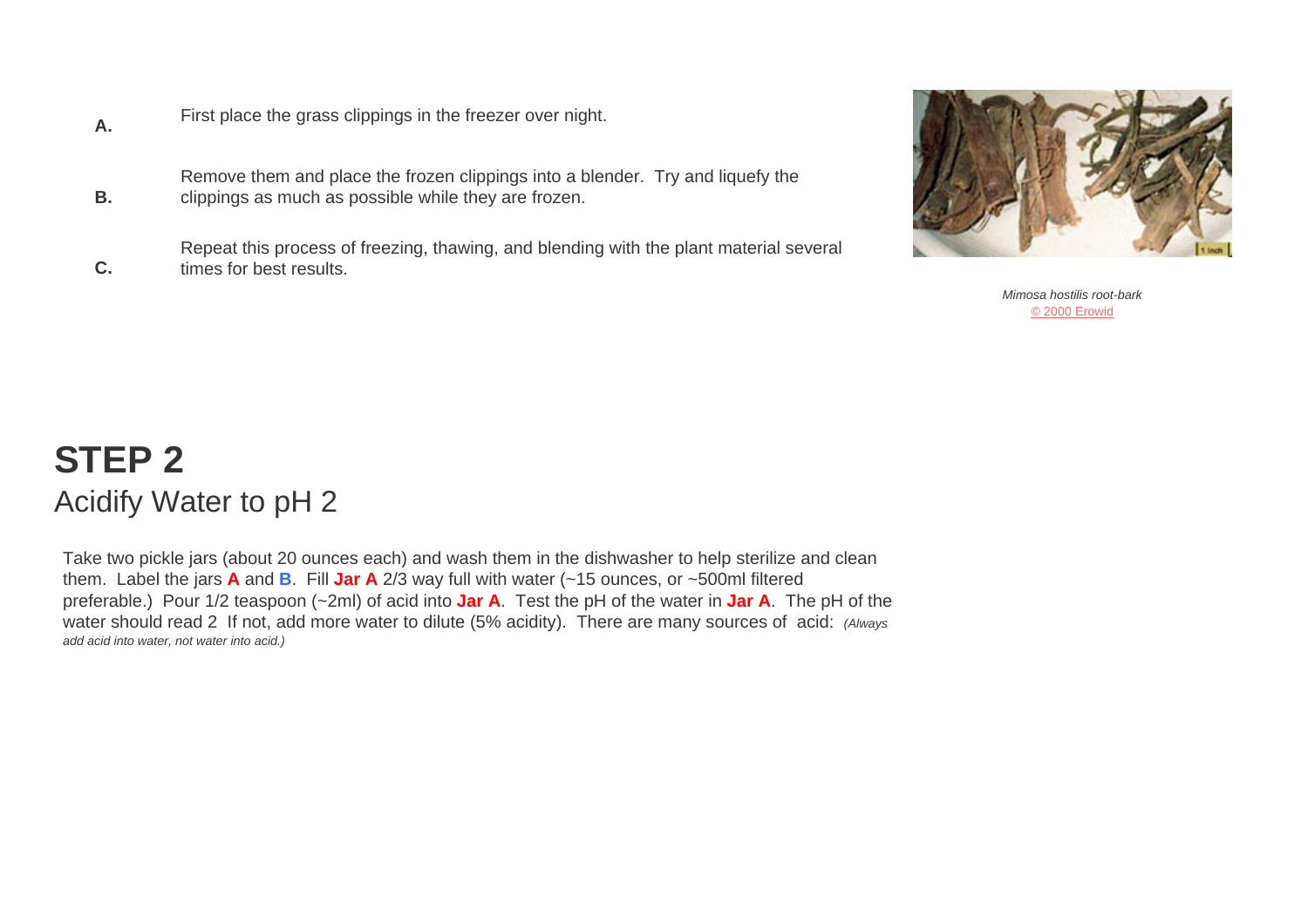- **A.** Distilled white vinegar (5% acidity, ~2 cups, or 500ml for every 50g root- bark) or lemon juice.
- **B.** Muratic acid from pool shop (10ml 30% HCl to 1 liter water is recommended.)
- **C.** Reagent grade hydrochloric and sulfuric acid (over-poweringly potent without dilution.)

Add powdered root-bark to **Jar B**.



*Lab Notes:*

Proper method of testing pH with pH papers; Use a glass stirring rod (or something that won't corrode with acid) to stir the acidic solution. Dab the pH paper with the stirring rod lightly. To save pH paper, you can cut only a small section of strip for a single test. If a pH meter or pH papers are unavailable there are certain organic sources that produce *antocyanines* which change color with different pH ranges. Red beats or red cabbage may be used to produce a rough estimate of pH range. This is not always recommended, but it works. To create the indicator solution, blend or grind either red beats or red cabbage. Strain off the juice from the pulp and filter out any remaining plant material. If not enough pigment is found, try extracting more with water from the mushy pulp. If there is too much pigment, simply dilute solution with water. Indicator solution produced has a short shelf life but can be stored in a refrigerator for several weeks. Below is a rough pH chart for reference: (litmus paper comes with its own pH chart)

| 6 7 8              |  | 9 10 11 12 10 11 12 13 |
|--------------------|--|------------------------|
| <b>Red Cabbage</b> |  | <b>Red Beat</b>        |
|                    |  |                        |
|                    |  |                        |
|                    |  |                        |



Figure 1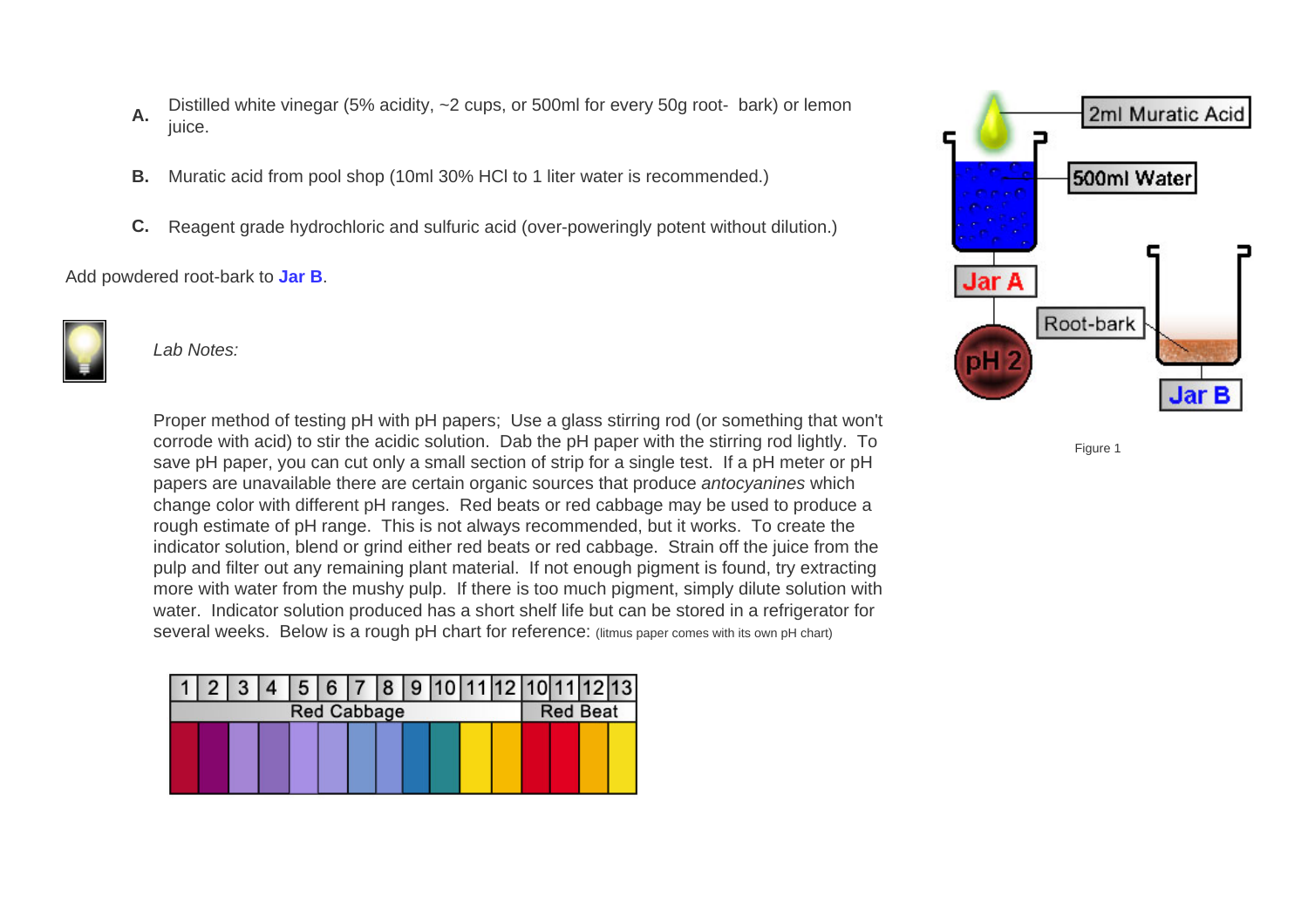# **STEP 3** Convert **Alkaloids** to Salts

Using a pipette (or turkey baster) transfer enough acidified water from **Jar A** into **Jar B** to cover the root-bark in the bottom of **Jar B** (~8 ounces, or 250ml acidified water into **Jar B**.) When the acid reacts with the rootbark, it converts the **alkaloids** (**elf-spice**) into salts. To help facilitate this process we can:

**A.** Periodically shake the contents of the jar. This helps more root-bark come in contact with the acid.

**B.** The weaker the acid, the longer it should be heated for. Do not allow evaporation of the liquid inside. Do not boil. Maintain temperature below 50° C or 122° F. Since we are using pickle jars, and not pyrex, they can shatter easily if heated or cooled too quickly. It is recommended using a double boiler with hot (not boiling) water to warm the solution. To cool, simply turn off the heat source and allow the solution to slowly return to room temperature.

- **1.** When using muratic acid, heat the jar for 15-30 minutes.
- **2.** When using weaker acids, simmer the contents overnight.

Allow the contents of the **jar** 24 hours to react the first time. The **alkaloids** (**tryptamines**) are converted into salts and become water soluble. Our **elf-spice** is now contained in the aqueous solution.



Figure 2

### **STEP 4 Filtration**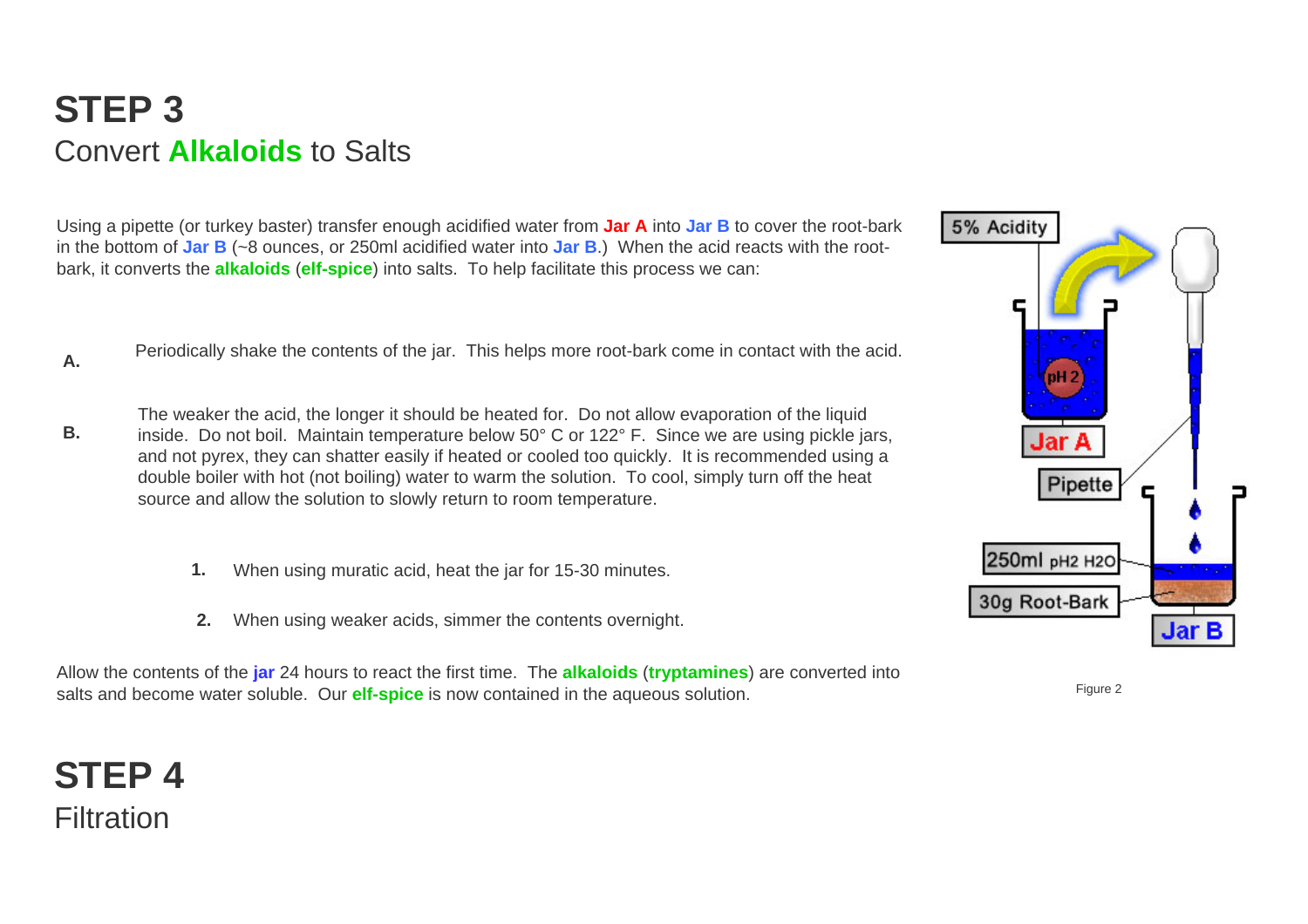Plug the bottom of the funnel with cotton balls or cotton cloth to create a cotton-filter. Pour the contents of **Jar B** through the funnel and into **Jar C**. Squeeze the root-bark contents inside the filter to press out the remaining juices. Save the root-bark that has been caught by the filter and place it back into **Jar B**.

*Lab Notes:*

Whether filtering material through a cotton-filter or a coffee filter it helps if the thinner parts of the solution are filtered first, followed by the mushy and more bulky components (which may clog the pores of your filters as you strain.) The better your filtration, the more rapid and efficient your emulsions, also resulting in a cleaner product. Cotton must be specifically used. Other fibers have the potential to react with our solvents. A tea strainer (wire strain) can be a simple way to separate bulk ruffage. Another way to improve this method is to use a vacuum filter. There are several varieties, the most affordable being a water vacuum filter that attaches to a household faucet. These cost about \$30.00 and are very quick, useful and effective.



Figure 3

# **STEP 5** Collect 3 Extractions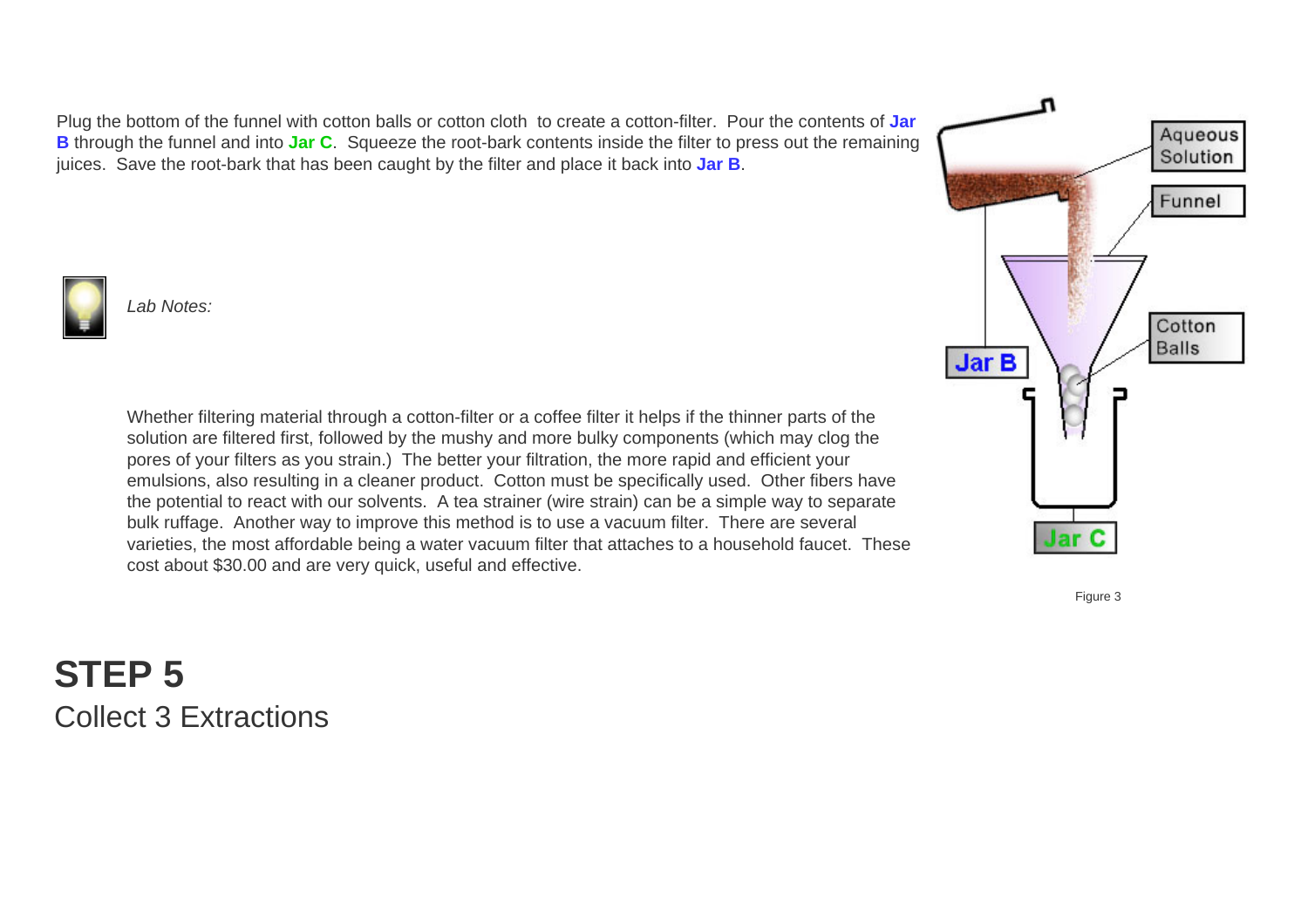*Repeat the process outlined in STEPS 2, 3, and 4, two more times.* The initial extraction is most important. For best results, allow the contents of the jar more time to react during the remaining two extractions. Shake **Jar B**, 4 times a day, for 1 week before filtering each time through a cottonfilter. Collect the acidic contents in **Jar C** each time. After these initial 3 cotton-filtration cycles, clean **Jar A** and **Jar B**, and dispose of remaining root-bark.

After all 3 extraction phases, filter the contents of **Jar C** again, this time using a paper coffee-filter instead of a cotton filter.

- 
- **A.** Place several paper-filters (coffee filters) in the bottom of the funnel.
- 
- **B.** Strain contents of **Jar C** through the paper-filters and into **Jar B**.
- **C.** When finished, clean **Jar C**.

*Repeat this process as necessary to remove as many of the particulates from our solution as possible.*



*Lab Notes:*

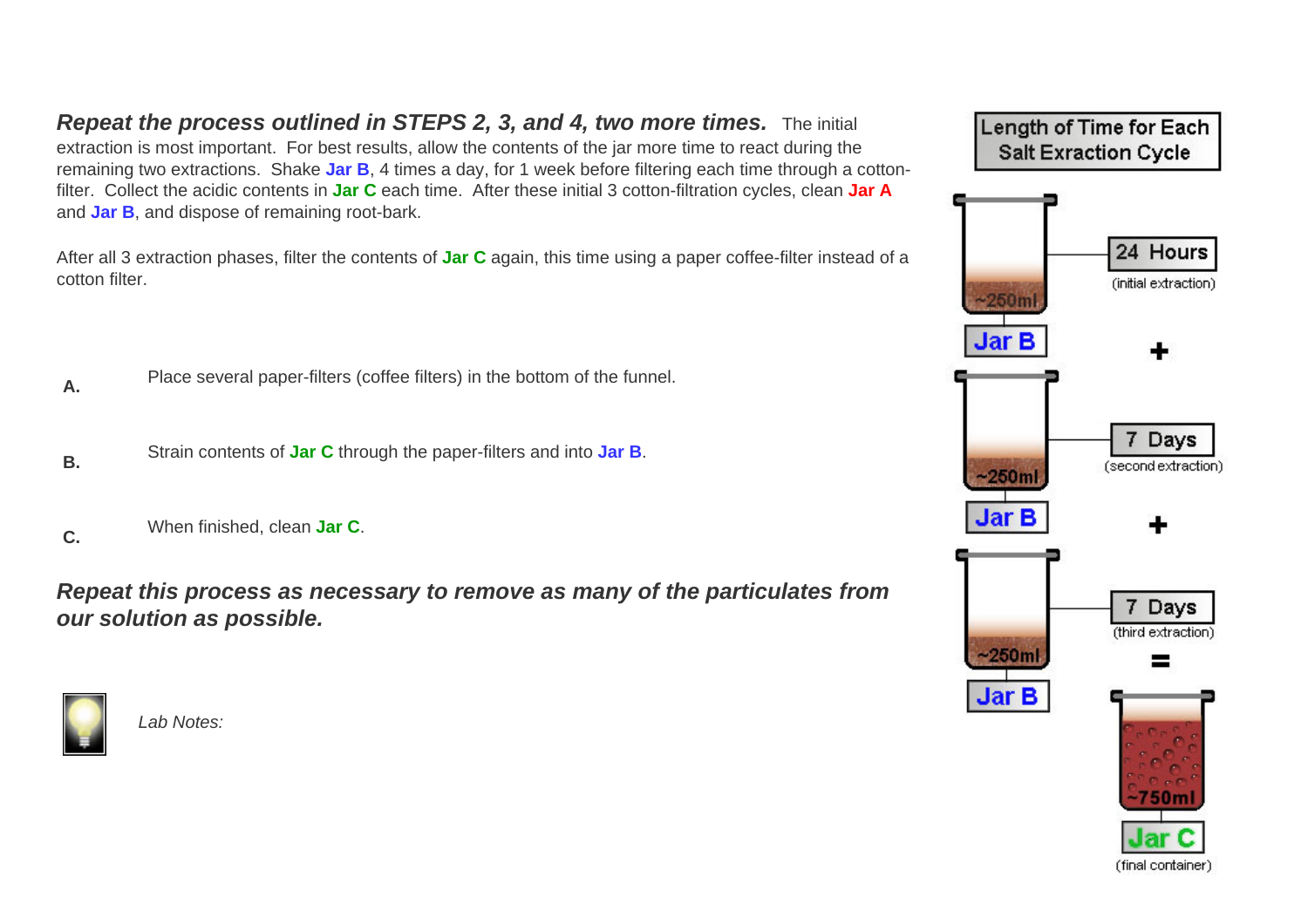

The majority of the **alkaloids** we are searching for will convert to salts in the first extraction phase. The second and third extraction phases take place over a longer period of time. This will ensure that we will be able to extract as many **alkaloids** as possible from our material. The third phase can be reduced to 1-2 days but will not produce the best yields. Remember, these measurements are all crude estimates.

# **STEP 6** Defatting

Next we defat the solution. This is part of standard lab procedure whenever extracting **alkaloids** of this sort. This process removes the oils, fats, and other unwanted substances from our aqueous solution and also helps with yields. All DMT salts are insoluble in non-polar solvents -- with the exception of DMT acetate -- which is soluble in chlorinated non-polar solvents such as chloroform and DCM. Thus if you are using white vinegar (acetic acid) as your acid, you will need to use naptha or ether to defat as chloroform or DCM would extract the DMT acetate along with the oils and fats, defeating the purpose of this step.When using *mimosa hostilis* rootbark you may find this step unnecessary, however, any plant material foliage containing chlorophyl it is strongly recommended. To do this we add an organic (non-polar) solvent to the acidic solution. Before using any solvents test a significant amount (~500ml) of the solvent by evaporating it in a dish. This will verify that there are no residues or orders left when evaporation is complete (commonly found in many over-the-counter solvents.) Later in the procedure (**STEP 10**) you will be evaporating this solvent to leave a smokable form of DMT. Anything your solvent contributes, you may be smoking in the final product. Below are listed several more common organic non-polar solvents.

**A.** *Naphtha:* 

Figure 4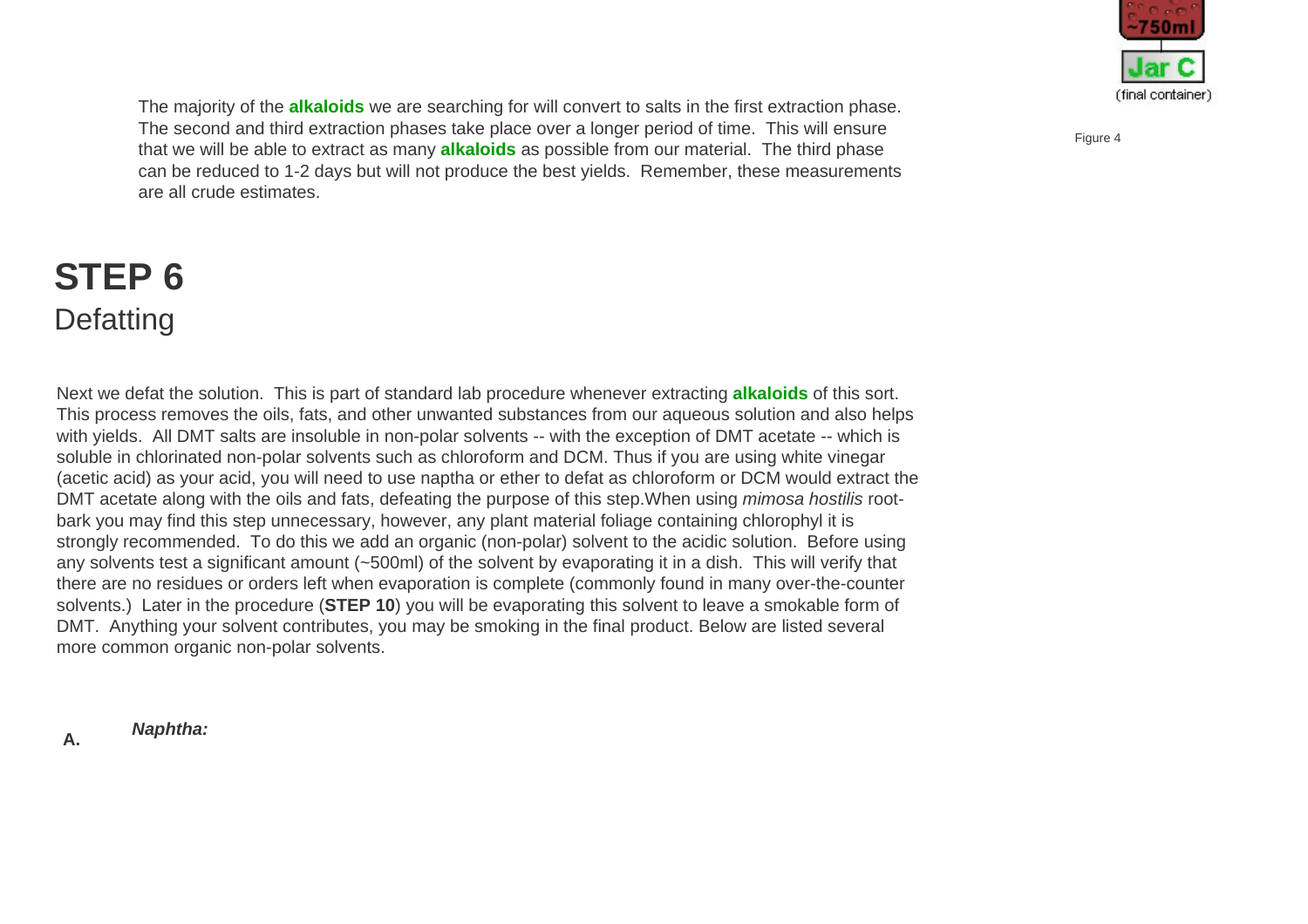Coleman fuel, VM&P naphtha, Zippo, or lighter fluid. Evaporate a small amount in a dish and inspect the residue if you are unsure of it's contaminants. If used for the extraction phase instead of the defatting phase, warm naphtha will extract **alkaloids** much better than cool naphtha. Naphtha is considered more selective for catching these **alkaloids** than DCM. *Naphtha rises to the top of the*  **jar***.*

### **B.** *Methylene Chloride:*

Also known as DCM or dichloromethane. Often used as an adhesive solvent for acrylics. Pure DCM can be found in craft stores. DCM must be distilled first from all non-flammable paint strippers beforehand (they contain a paste that holds several unwanted substances.) The paint stripper may also contain methanol (most marine grade paint strippers are 80-90% DCM. Methanol is also an organic solvent. DCM distills at 47° C or 116° F. Pure DCM is best. May cause cancer and blindness. Take necessary precautions. *Methylene chloride sinks to the bottom of the* **jar**.

### **C.** *Ether:*

Contained in engine-starting fluid purchased at automotive stores. To remove liquid ether from an engine-starting aerosol can, spray the contents of the can down a 12 inch (~30cm) length of 3/4 inch PVC pipe. The ether will condense on the sides of the pipe and fall into the jar, while the inert propellant will be released into the air. Ether is *extremely* volatile. *Ether floats to the top of the* **jar**.

### **D.** *Chloroform:*

Chloroform (CH2C12) can be purchased over the internet from arts and crafts warehouses. It has a tendency to be harsh on organics and has a boiling range of 35-65°C (95-149° F). *Chloroform sinks to the bottom of the* **jar**.

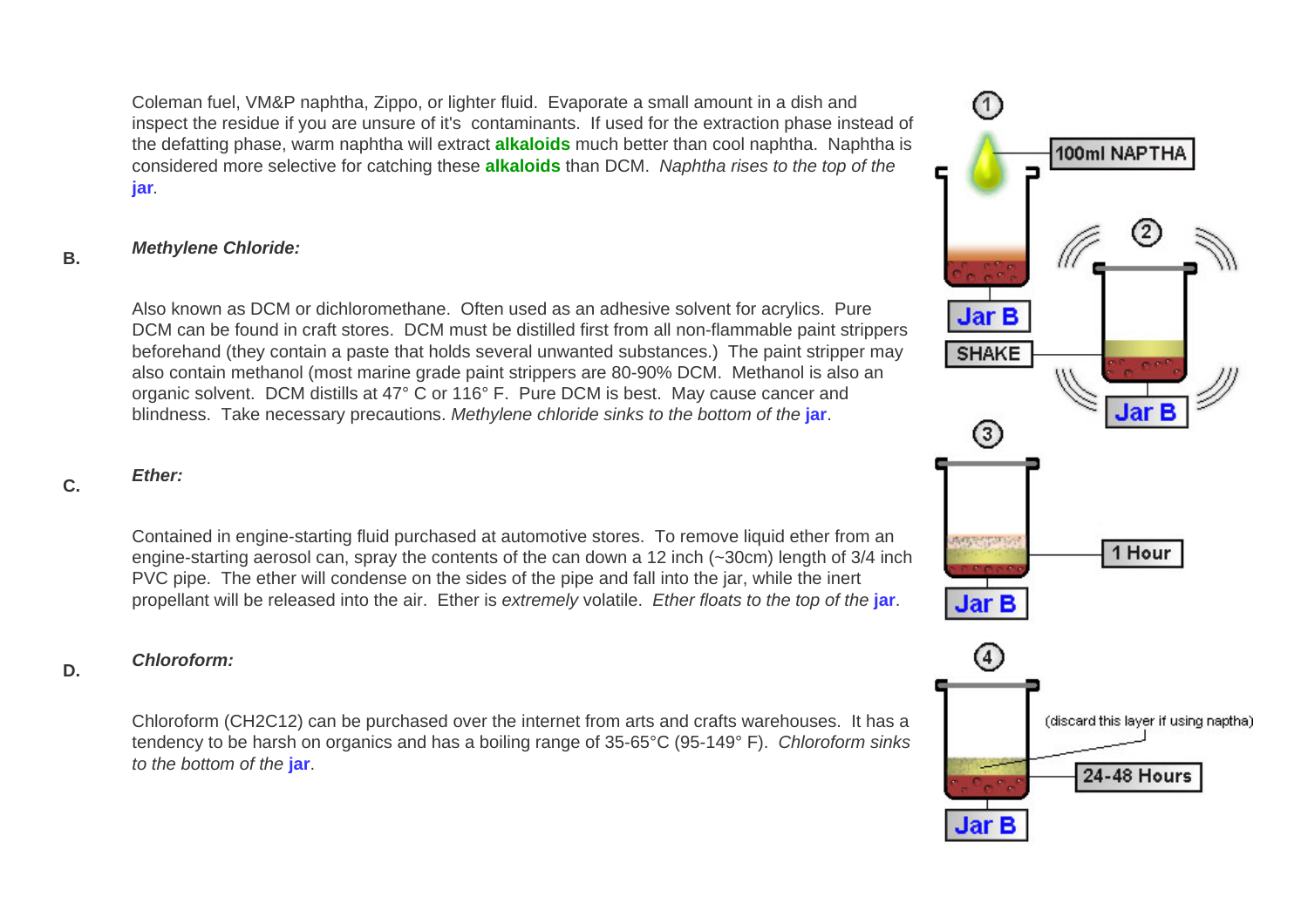It is important to remember what type of organic solvent you use. For our defatting process we will use naphtha.

Add to Jar B ~50-100ml (~2-3.5 ounces) naphtha. (Only 10-15% the volume of our acidic solution is enough naphtha for this step. Visualize what 10% of the total of the solution is and add that amount of naphtha into the **jar**.) Cap the lid on **Jar B** and shake the contents vigorously for 20 minutes. Set **Jar B** aside and allow for emulsion (foam, bubbles, solutions, particles, etc.) to separate into two distinct layers (much like oil and water will separate.) This may take ~24 hours (48 in some cases.) The oils and fats will migrate into the non-polar solvent layer leaving our **alkaloids** in the aqueous solution. Since we are using naphtha, the solvent layer will rise to the top of **Jar B**. Using a pipette (or turkey baster) remove the solvent layer and discard.

### *Repeat defatting process 2 times.*



*Lab Notes:*

A separatory funnel is very handy for dividing and eliminating layers of solutions. This device consists of a single chamber with a tapered bottom. On the bottom is a closed faucet. The container is filled with the two solutions and they are mixed. After mixing, the apparatus is set aside until both fluids separate into two distinct layers. The lower fraction of the fluids can be drained via the bottom faucet and into a container for preservation or to discard. A quick separatory funnel can be made by filling a Ziplock plastic baggie with your mixtures, and hanging it from one corner. When the layers have separated, the bottom corner of the bag is pinched and then cut for drainage. It is suggested to test the baggie to make sure your solvents will not melt it.



Naphtha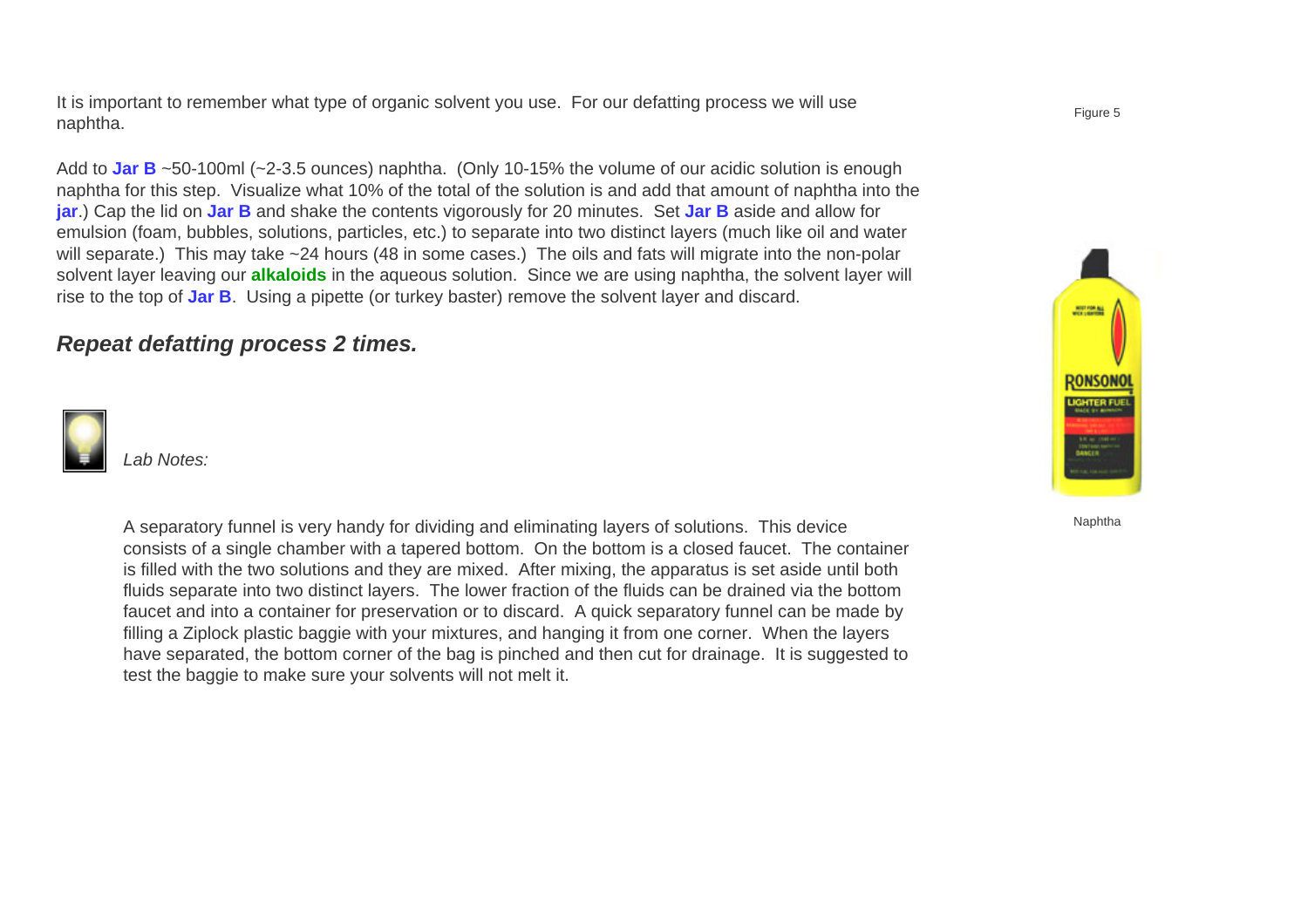



Separatory funnel with DMT [© 2000 Erowid](http://www.freespeech.org/quantumtantra/www.erowid.org)

# **STEP 7** Prepare to Basify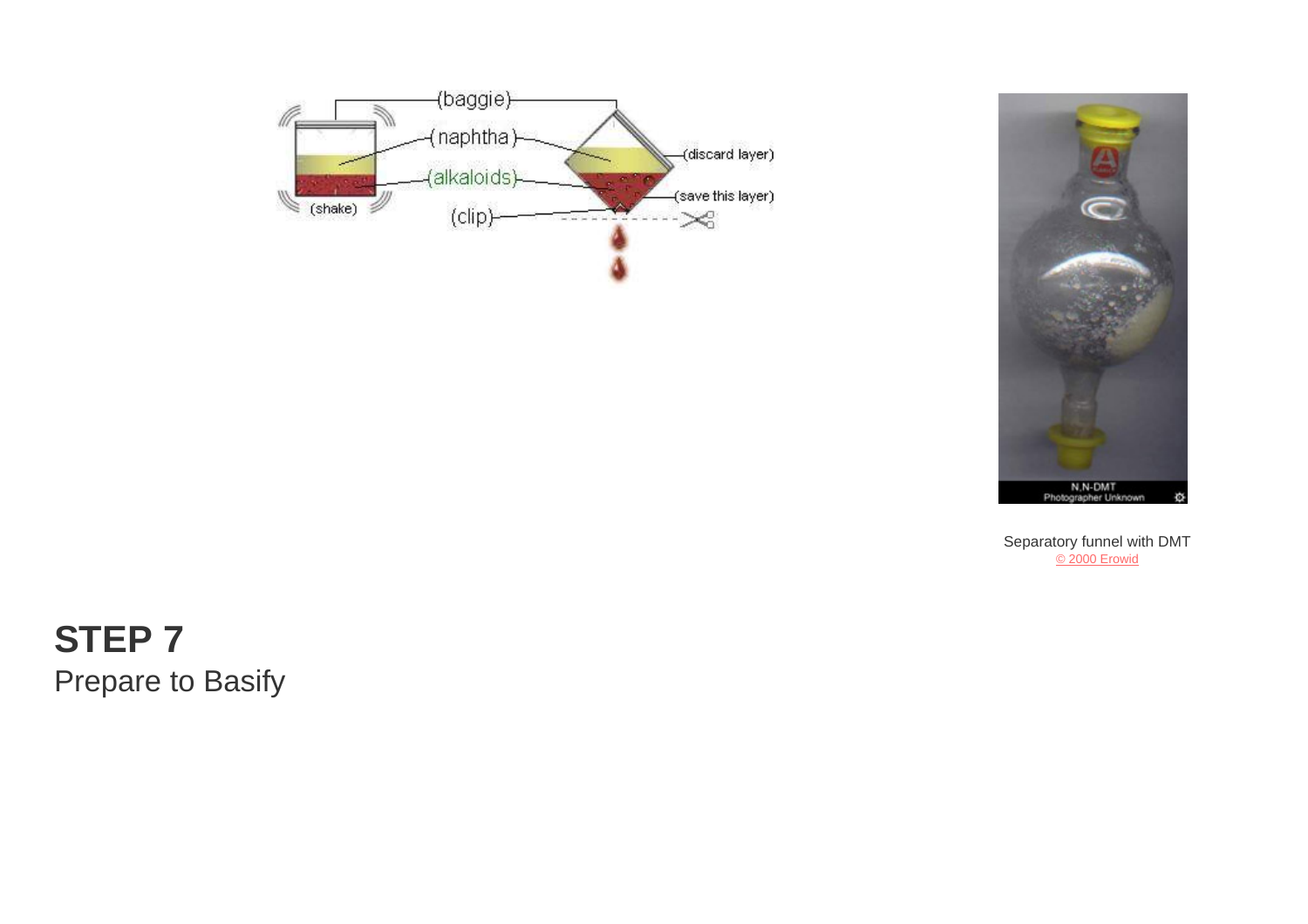In this step we will be preparing the solution for the **alkaloids** migration using a common organic non-polar solvent. For our solvent we will use *warm*  naphtha (other solvents are identified in **STEP 6**.)

Add to **Jar B** 100ml (~3 ounces) warm naphtha. Shake the jar for 5 minutes.

**STEP 8** Basify to pH 11

Now we must basify our solution. By doing this we will "unhook" the salt and transform the **alkaloid** into its "free base" form. The **alkaloids** will no longer be a salt, nor will they be soluble in water. This allows us to extract them with the organic solvent added in **STEP 7**. Ammonium hydroxide is normally used, but for our experiment we will be using NaOH found in household lye crystals (Red Devil drain cleaner) and purchased at hardware stores. *Lye is very caustic and can react violently*. Take the proper precautions when using lye.

A good mixture for basifying is 5g (~0.2 ounces) lye mixed with 95g (~3 ounces) water. The reason we dilute the base is to prevent localized pH spikes which will destroy the **alkaloids** in the area that we are adding the concentrated base. Create a basic mixture as follows:

- **A.** Fill **Jar A** 95ml (~3 ounces) full with water.
- **B.** Slowly add 5g (~1 teaspoon) of lye to water. Shake and mix contents thoroughly.
- **C.** Test to make sure pH is ~12.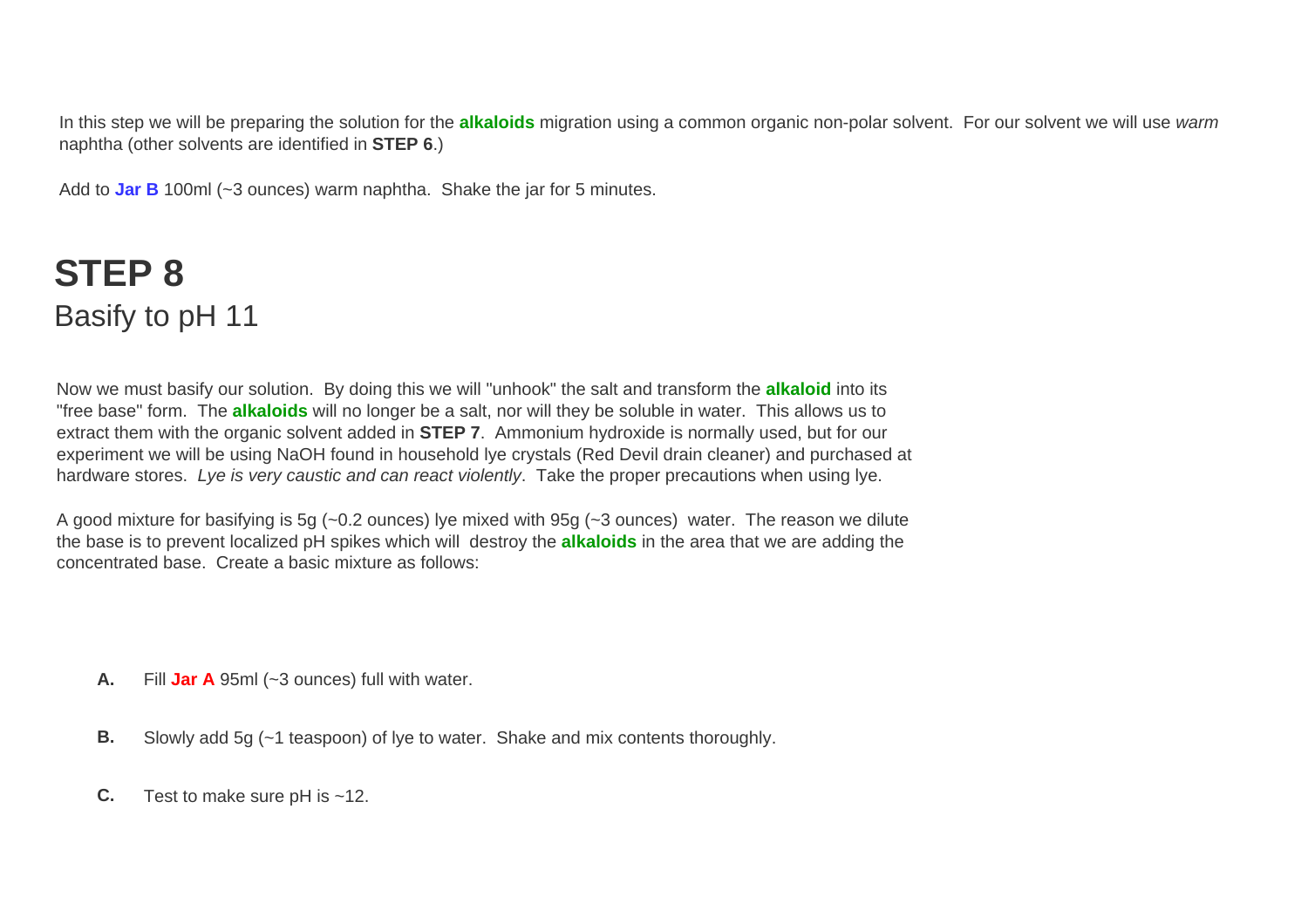Now using a pipette transfer small amounts of solution in **Jar A** into **Jar B**.

 **A.** Stir and check the pH of contents in **Jar B** after each transfer of lye solution until the solution in **Jar B** reaches a pH of  $~11-12$ .

Shake the **jar** but be careful of *pressure* that will build up inside the jar. *Release the lid and vent* 

- **B.** *often!* The solution will change a gray color as the **alkaloids** are turned from acid salts to free
- base. It may resemble a thick gel. Then the solution will turn black and slippery as you add more base. The **jar** will *heat* up during this process.

You have now formed the free base **alkaloids** that are soluble in non-polar solvents.

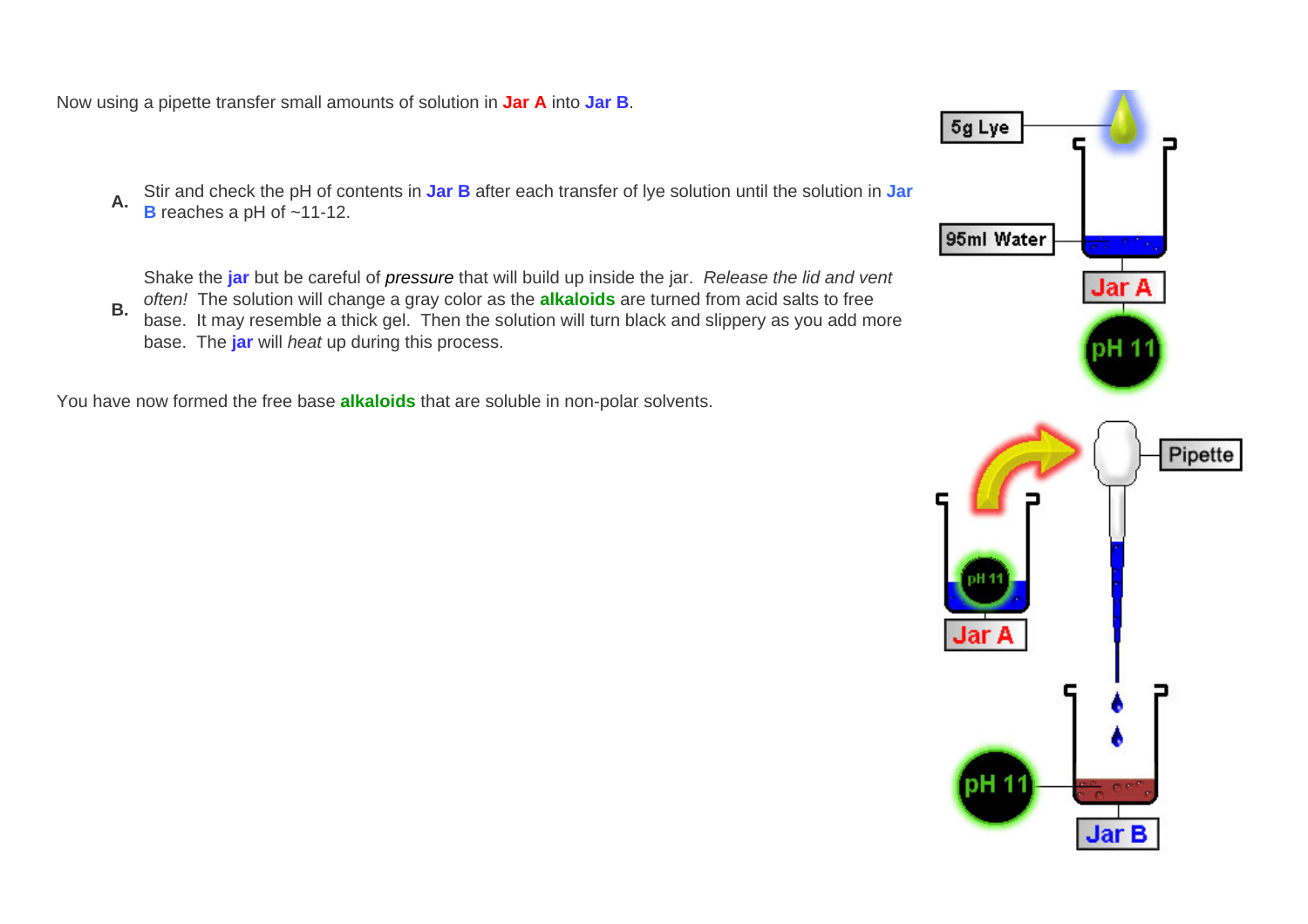# **STEP 9 Emulsions**

As these **alkaloids** dissolve in non-polar solvent added in **STEP 7**, an emulsion will form. The strength of emulsion formed is directly proportional to the strength of stirring. Heavy, rapid stirring produces a thick emulsion that takes up to 4 days to settle out. Light, slow stirring over a longer period of time produces and emulsion that separates quickly without affecting the yield. Let the jar sit overnight until the emulsion has separated into two distinct layers. If emulsion has not cleared in 48 hours, try the following:

- **A.** Sometimes adding a lot of salt and gentle stirring will make the polar layer more polar and help with emulsions.
- **B.** Add more organic solvent.
- **C.** Filter solutions again through a cotton filter several times. A paper filter will not work.
- **B.** Test and increase the pH.

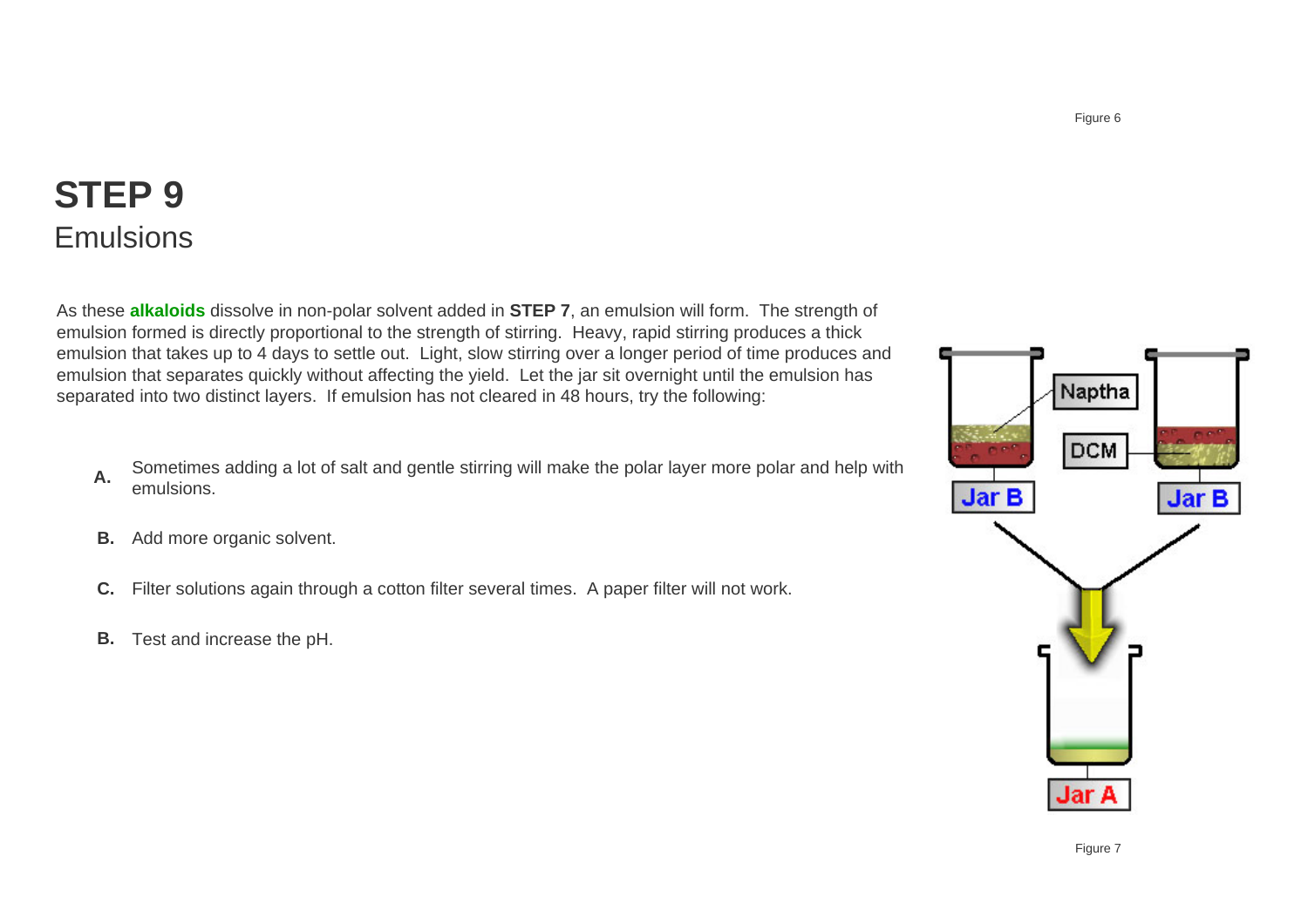The naphtha will create a thick orange emulsion with small bubbles that sometimes takes over 48 hours to separate. Always wait a few days before trying other methods to break down the emulsion. Keeping the naphtha warm will increase the amount of **alkaloids** it carries with it during each extraction. To help keep the **jar** warm, place it in a pot surrounded by warm water. Naphtha floats. If DCM is used for our extraction solvent in **STEP 7**, we will have a faster resolving emulsion than naphtha (less than an hour in some cases.) The solvent will turn a darker color, usually reddish-brown or yellow. DCM sinks. Allow a minimum of 24 hours for the contents of the jar to react completely. If using methanol allow a minimum of 4 days warmed to roomtemperature for reactions to complete.

Using a pipette remove the corresponding solvent layer from **Jar B** and save it in **Jar A**.

# **STEP 10** Final **Alkaloid** Extraction and Evaporation

*Repeat STEP 7 and STEP 9 (in that order) 2 times.* Our **elf-spice** falls from the basified aqueous solution and into our solvent.

The combined solvent fractions from our solvent extractions should now be in **Jar A**. Pour contents of **Jar A** into a glass baking dish. Allow for the solvent to evaporate. Evaporation may take up to one week (depending on your solvent.) During this time keep dish with solvent *away* from heat or open flame.

The remaining substance may resemble anything from a sticky orangish goo to white or pale-orange crystals, depending on how well you followed the procedure. Scrape up this substance from the baking pan with a razor. About 25mg is a good starting amount (try about the size of a pea.) Assuming best yields you could get 5-6 doses (275mg) from 30g *mimosa hostilis* root-bark. You will know when DMT is in the final product by the smell. DMT has a distinct synthetic smell, almost like some manufactured plastics.



[© 2000 Erowid](http://www.freespeech.org/quantumtantra/www.erowid.org)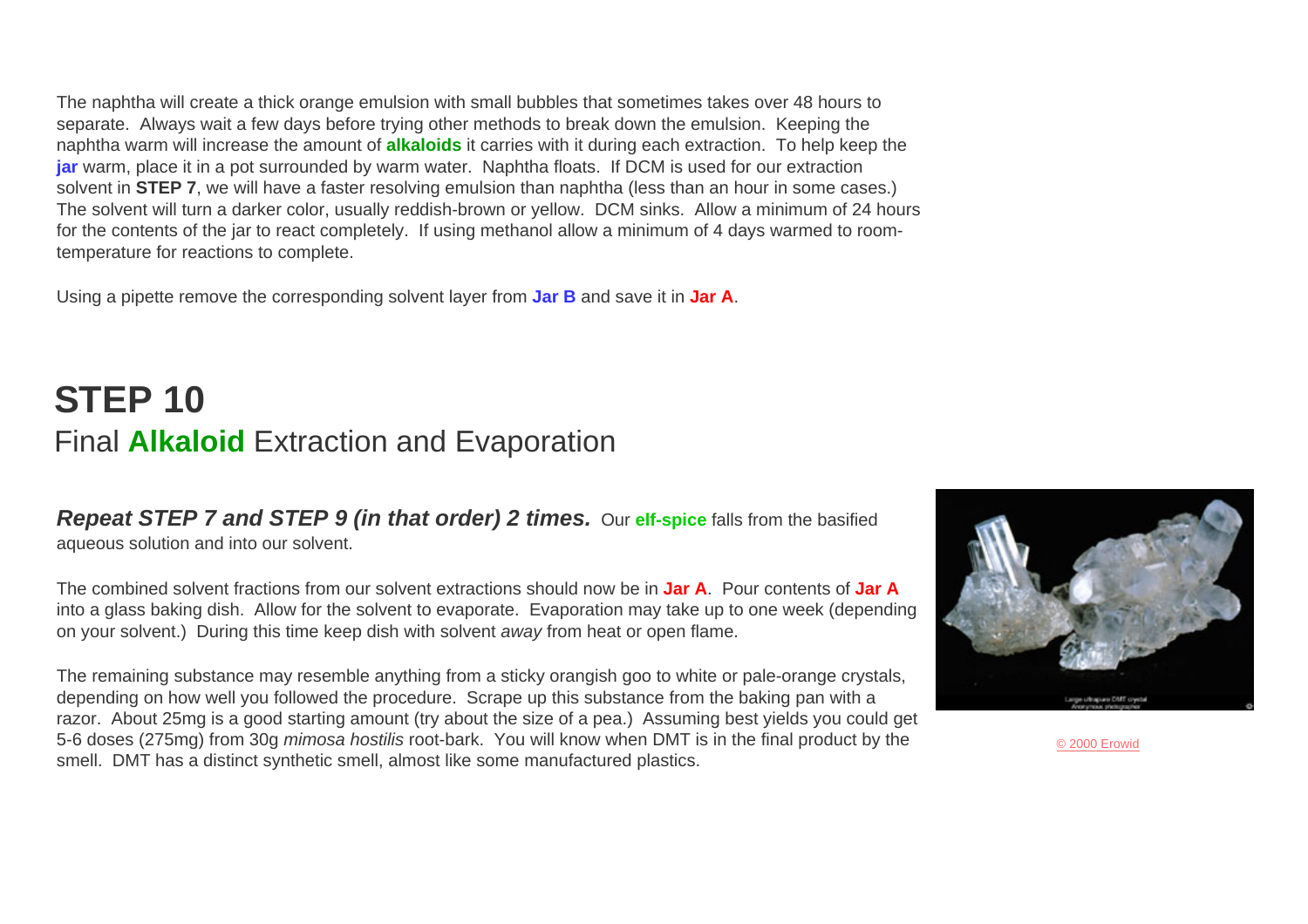*"Don't worry about weighing it. Smoke it 'til your high, then save the rest for next time. Remember the flame should never touch the dmt, just the glass that's holding the dmt. Just heat up the "bulb" and gets to toking. Slow & steady, deep inhalation, hold the smoke 'til you burst. If nothing after 1st hit, huge toke again, etc. The 3rd toke will usually be the one."*



*Lab Notes:*

After DCM has evaporated your product may contain trace amounts of hydroxide. Some find hydroxide to be unpleasant in the final product. To help reduce this try washing the DMT crystals in water, and letting the water evaporate. Water can be added to the solvent evaporating dish to help carry off hydroxide.



[© 2000 Erowid](http://www.freespeech.org/quantumtantra/www.erowid.org)



[© 2000 Erowid](http://www.freespeech.org/quantumtantra/www.erowid.org)

Photos of DMT crystals taken from [The Vaults of Erowid](http://www.freespeech.org/quantumtantra/www.erowid.org)

Lab Notes from Previous DMT Extractions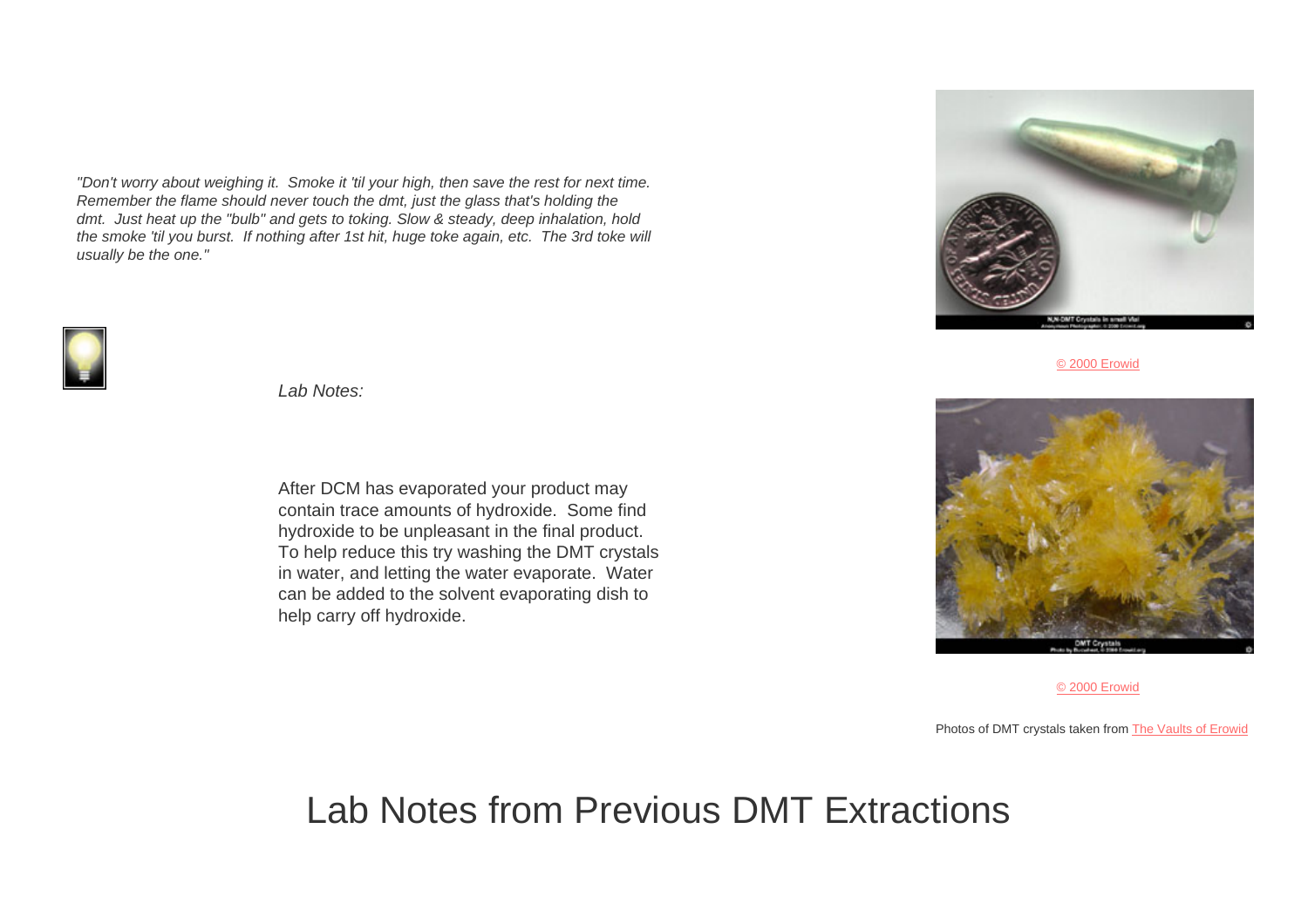LAB #1

- Materials: 1. 25g mimosa hostilis root-bark
	- 2. Pool acid
	- 3. Litmus papers
	- 4. Red Devil Lye
	- 5. Lighter fluid
	- 6. Coffee filter and cotton T-shirt
	- 7. Plastic funnel
	- 8. Pickle jars
	- 9. Baking dish and turkey baster

### 10. Cooking pot

Day 1: The root-bark is brittle. To powderize it one had to simply place the sticks of dried bark into the blender. They were immediately ground to a fine powder without any trouble, giving off a pink haze when the cover of the blender was released. The powder was stored in a tupperware container and placed in the back of a freezer.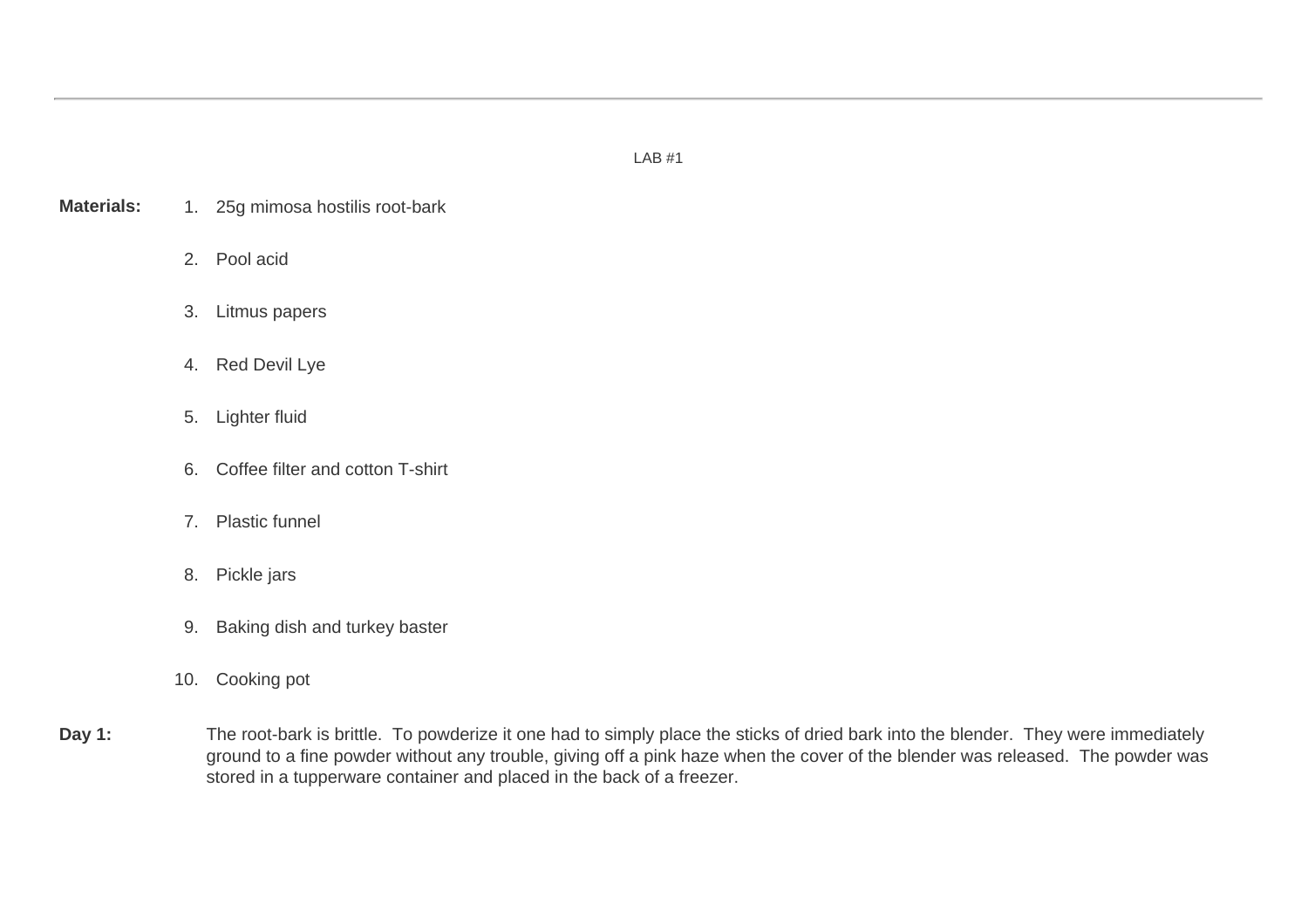**Day 2:** Muratic acid is powerful. Thick gloves were worn along with eye protection. Using a stainless steel teaspoon, about 1-5ml (1 teaspoon) of muratic acid was poured into a pickle jar that contained roughly 3/4 filtered water (15 ounces or about 500ml.) The pickle jar was previously washed twice in a dishwasher in an attempt to ensure sterility. Under the lid of the pickle jar the manufacturer had painted on a thin ring of some type of latex or rubber to help seal the jar. The mixture of water and acid do not seem to affect the ring (it doesn't dissolve or melt the latex in any way) so the jar and its lid were used.

> The jar was shook to mix the acid and water. Immediately afterwards the pH of the water was tested. The pH was 1 using pH papers to measure. (Compare pH within 30 seconds with litmus.)

> Added the 25g root-bark to the bottom of jar B. Then the baster was used to pour enough acidified water to just cover the root-bark. Then jar B was capped and shook vigorously for 10 minutes. While shaking the jar it began to foam up with pink foam. Then the jar rest for a couple hours. The contents of the jar broke into 3 layers. The top was pink foam. The middle was a very very dark red (burgundy) color. Light didn't seem to pass through it very well at all. The bottom layer was a lighter red sediment.

- **Day 3:** The dark red color of the top layer of liquid has now turned almost black it seems. No light passes through it.
- **Day 4:** It was decided to heat the solution for several hours in an attempt to speed up the process. The jar and it's contents were propped up on a porcelain stand inside a cooking pot. To this pot was added enough water to surround the pickle jar. The lid to the pickle jar was made finger tight so that the contents could not evaporate but still allow pressure to escape. For roughly 3 hours the mixture sat in very warm water (not boiling.) Occasionally one would lift the jar, and shake the contents before placing it back on the stand. Afterwards the heat source was turned off and the water and the pickle jar contents cooled to room temperature.
- **Day 5:** A funnel was placed in the empty jar A. Inside the funnel was placed a cotton T-shirt filter. In jar B the root-bark and the solution had formed two layers. This made it easier to sift the smaller particles through the filter before the larger particles clogged the pores of the filter. After the filter was full of sediment I took the edges of the filter and twisted to squeeze any remaining liquid into the second jar. The process was repeated until the jar B was empty. Then jar C was filled with roughly 2/3 filtered water, and was added roughly 5ml of muratic acid. The cotton filters were opened again, and the sediments they held were poured back into the jar B.

Both jars were capped tightly and checked for leaks again. Needless to say anytime one is working with these chemicals one should wear thick gloves and the proper eye and body protection.

Acidified water from jar C was siphoned with a turkey baster into jar B until the water covered the sediments. The contents of the jar were again left to sit in warm water, this time about 30 minutes.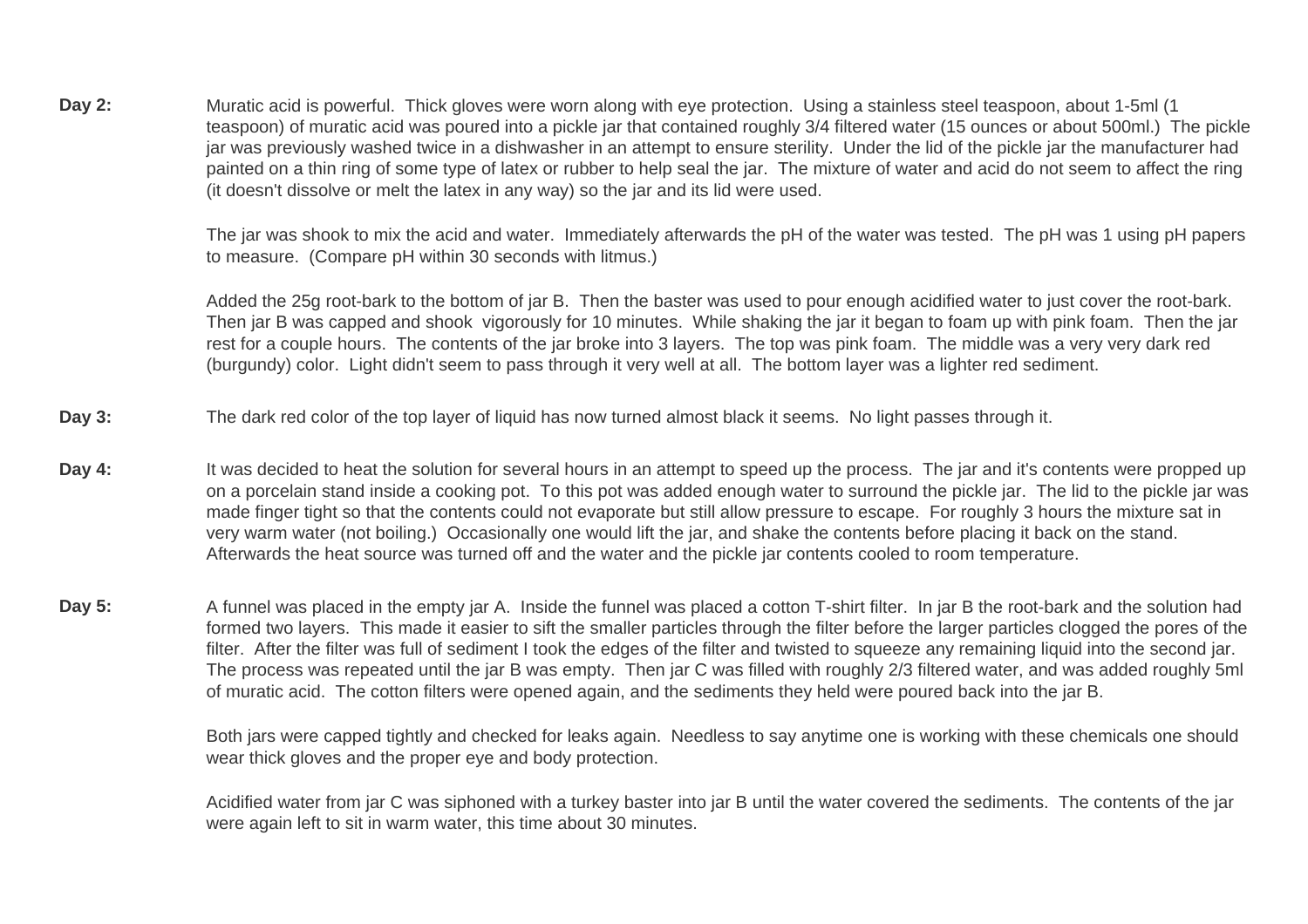- **Day 6:** Strained aqueous solution and collected. Added acidic water to remaining plant material. Simmered for 30 minutes.
- **Day 9:** Final collection of aqueous solution. Plant material was thrown away. Solution was strained 3 times through coffee filters.

Naphtha (Lighter Fuel) was added. About 100ml. The jar was shaken vigorously for ~10 minutes, resulting in a thick bubbly solution. This was allowed to rest for 24 hours. After 24 hours the top layer resembles water with a few drops of milk added. There is also a layer of translucent pink scum. This this is the nasty stuff we want to get rid of.

To remove the naphtha layer (top layer) it was agreed that it would be best to siphon the bottom layer out of the jar and save it, instead, then clean out the jar containing the remaining nasty naphtha stuff. Using a plastic turkey baster we slowly squeezed the bulb as it passed through the layers into the jar. This forced small bubbles to pour from the nozzle, and prevented any naphtha from entering the baster before we could suck up the bottom layer.

After removing the naphtha, the remaining contents were again filtered once through a paper coffee filter.

Added 100ml of naphtha again, and shook the jar for 5 minutes.

**Day 10:** A 5% base solution was made with lye crystals and water in an empty jar.. About 100ml water for 1 teaspoon (5ml?) lye crystals. The jar was shaken, and stirred and made sure all the lye crystals had dissolved. This was added slowly to the jar containing our main solution.

> After 4 teaspoons of base solution, the mixture changed from a burgundy red to a very grayish blue color. The pH was tested and found to be 7.

After 8 teaspoons of base solution the mixture has turned a darker gray color. The pH tested was ~10.

After 10 teaspoons of base solution the mixture changed from gray to very inky black. There is a lot of foam. The pH tested was found to be  $~11-12$ .

A total of 10 teaspoons were added to this mixture before the pH was ~11. The jar was shaken for several minutes with the cap tightly sealed. Then the jar was placed in a pot of warm water for 15 minutes while slowly stirred. Then the jar was allowed to rest for 3 hours inside the warm water.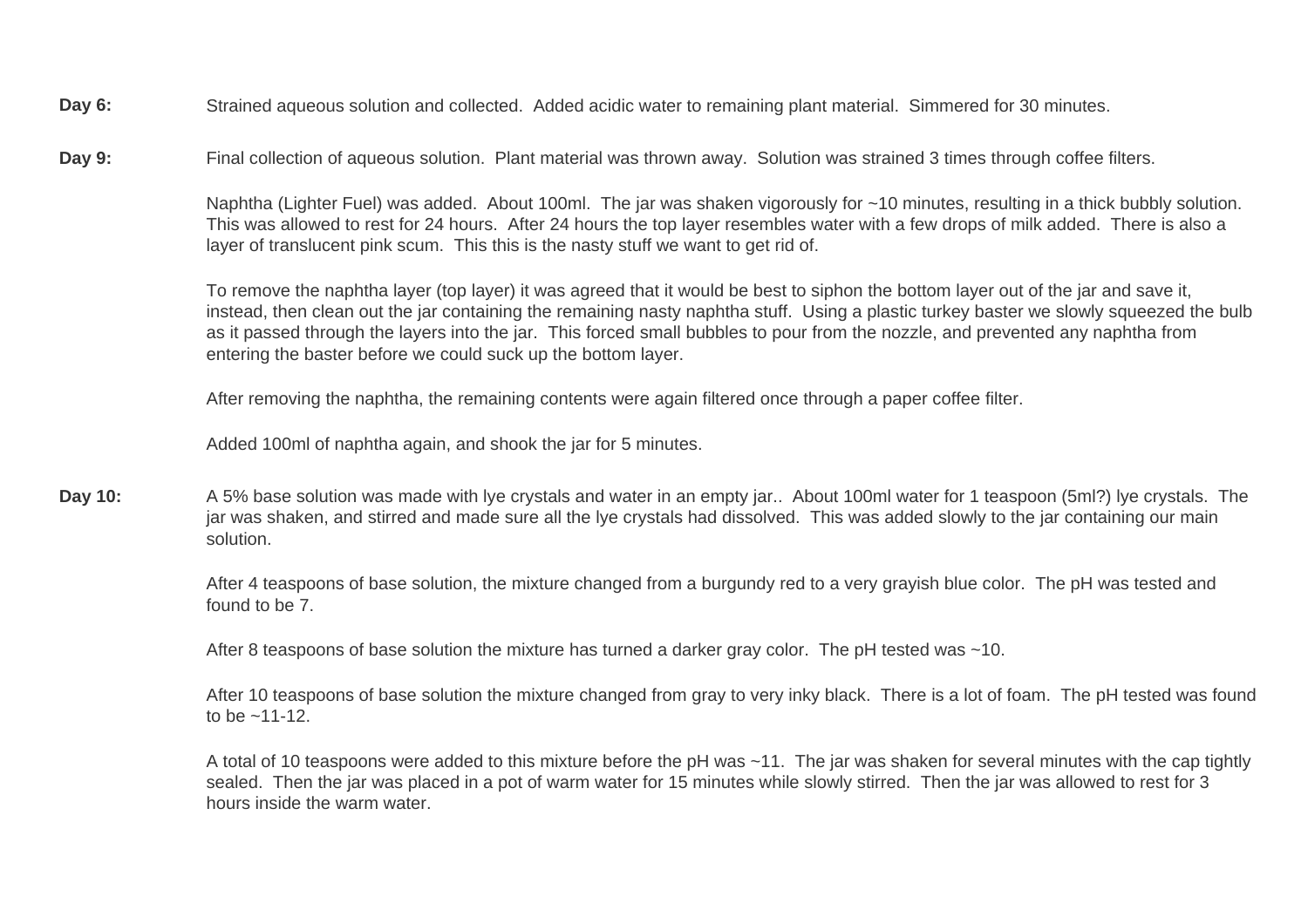- **Day 11:** Solution has not separated into two layers. The naphtha layer on top still resembles a thick oily foam.
- **Day 12:** Solution has not separated into two layers. Markings were made on the side of the jar to see if any progress had been made. Nothing changed in the jar within the last 48 hours. More solvent was added.
- **Day 13:** No change in solutions. About 1 teaspoon of salt was added to the mixture and stirred gently for 30 minutes.
- Day 14: No change in solutions. The pH was taken of the aqueous solution. Because of the dark color of the material being tested it's hard to get an accurate measurement. A small sample was taken and lightly diluted with water. The pH was about 9 or 10. Another mixture of lye and water was made in a separate jar. About 2 teaspoons (10ml) of base solution was added to the mixture in jar B. The pH was tested again and read about 11 or 12. There seemed to be an immediate change in the emulsion. A clear layer appeared on top of the jar, followed by the familiar thick orange bubbles, and then finally the aqueous solution on the bottom. The container was steeped in warm water for 1 hour.

After 1 hour the contents were strained 3 times through a cotton-filter and the emulsions were allowed to separate. There was a dramatic improvement after filtration. The top layer of naphtha was removed and saved. Another 100ml naphtha was added and the jar was heated again for perhaps another hour. The best technique to mixing the two solutions does not seem to be shaking or stirring. Instead, very slowly tip the jar end over end repeatedly for several minutes. This produces an emulsion that settles in about 2- 3 hours time.

- **Day 15:** The contents of the jar were heated and mixed slowly for a period of 2 hours. Afterwards the top layer was saved and another 100ml naphtha was added. Again the jar was heated and stirred for a few hours. The solvent layer was removed and placed with the rest of the previous solvent fractions.
- **Day 16:** The combined solvent fractions were poured into a glass baking dish and set aside for evaporation.
- **Day 17-20:** 3 day evaporation process. Bottom of dish there appears small yellow/orange crystal formations, circular in pattern, about 2-3mm across.
- **Day 21:** Some of the outer edges of the crystals have dried a bit. The larger crystals still seem wet.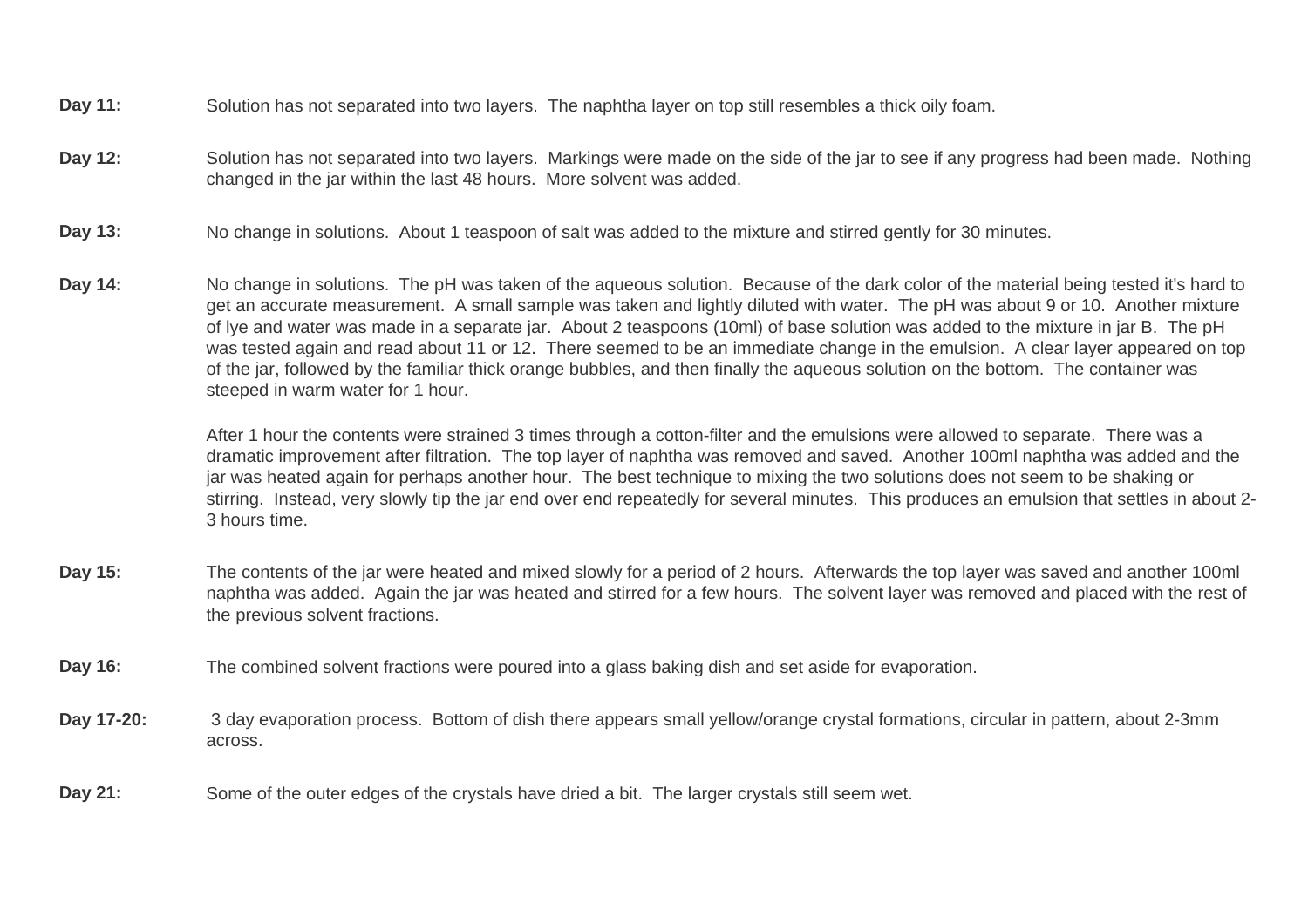- **Day 22:** The entire dish was scraped with a razor. The crystals bunched together and dissolved into a caramel gum like substance. This substance was smeared across a 3X5 note card.
- **Day 23:** The brownish goo has dried up and reveals a more crystalline structure. This was scrapped off using an exacto knife.
- Day 24: Elf-spice hyperspace. The experiment was a success.

#### LAB #2

- **Materials:** 1. 25g Phalaris arundinacea (rather dry, note this grass contains 5-MeO alkaloids as well)
	- 2. Pool acid
	- 3. Litmus papers
	- 4. Red Devil Lye
	- 5. Lighter fluid
	- 6. Cotton balls
	- 7. Plastic funnel
	- 8. Pickle jars
	- 9. Baking dish, turkey baster, and cooking pot.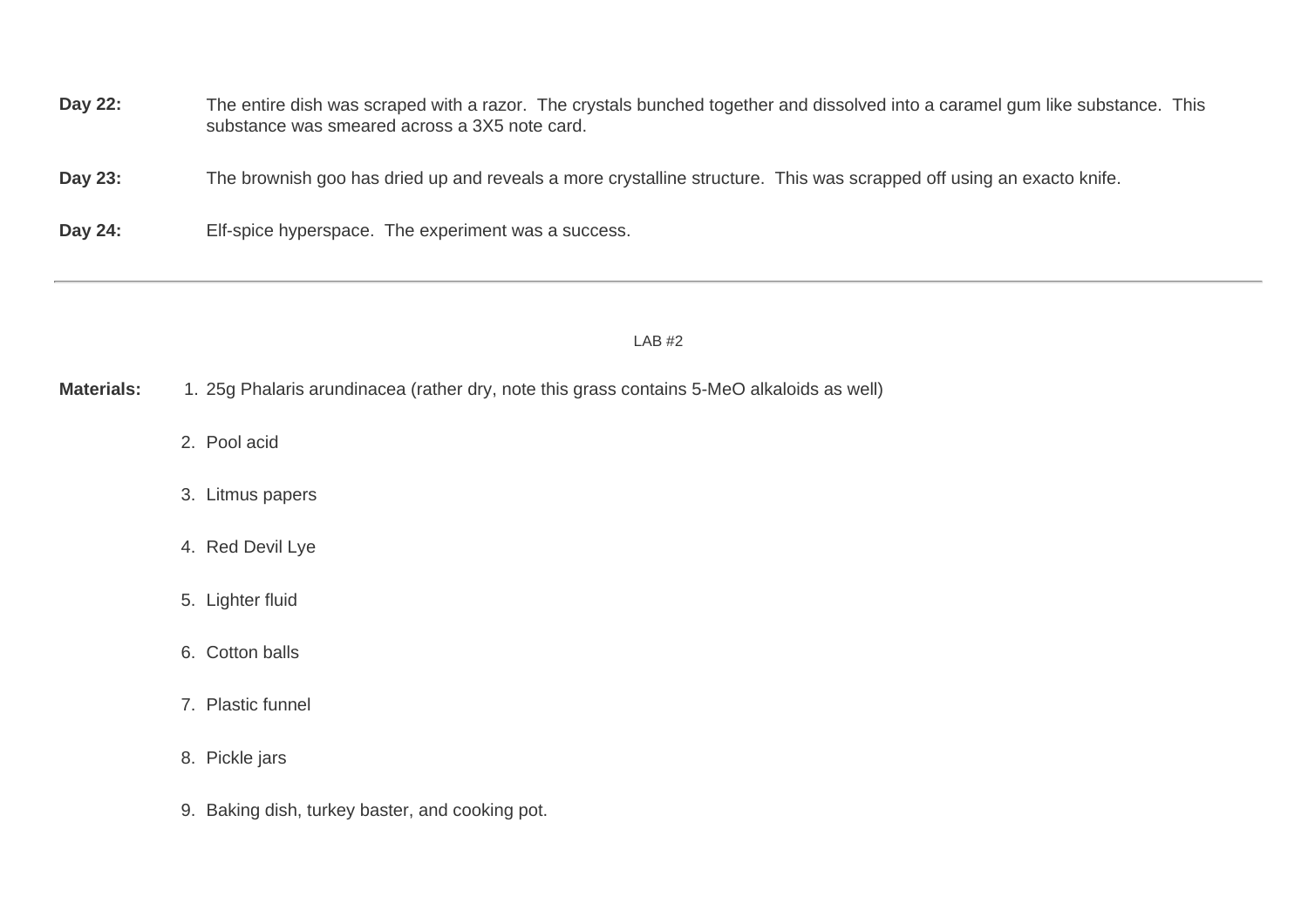- **Day 1:** Phalaris grass is very hard to pulverize. The grass was placed in a freezer and then into a blender. To help mash the grass down towards the blades of the blender, a small amount of water was added. Repeatedly the lid to the blender was lifted and the grass had to be pushed back down. It took over an hour to pulverize the grass sufficiently. The mixture of water and clippings was placed into a baggie. The baggie was frozen and thawed several times over a period of 24 hours.
- **Day 3:** 5ml muratic acid added to a pickle jar that contained roughly 500ml water. Water and acid were mixed well. 25g of grass was placed in the bottom of jar B and the acidified water covered this amount of grass. Shook the jar and contents.
- **Day 4-11:** Jar contents are shaken daily.
- **Day 12:** A funnel was placed in jar A. Inside the funnel was placed a cotton ball. The material from jar B was filtered through the funnel into jar A. The remaining material in the filter was placed back into jar B and covered again with acidified water. Jar B contents are shaken daily for 7 days.
- **Day 19:** Collection of aqueous solution same as Day 12.
- **Day 26:** Final collection of aqueous solution. Plant material was thrown away. Solution was strained 3 times through coffee filters.

100ml Naphtha added. The jar was shaken 10 minutes. This was allowed to rest for 24 hours. After 24 hours the nasty stuff was skimmed off the top along with the naphtha solvent. This was done twice.

Added 100ml of naphtha again, and shook the jar for 5 minutes.

- **Day 28:** A 5% base solution was made with lye crystals and water in an empty jar. This was added slowly to the jar containing our main solution. The pH was now ~11. The jar was slowly stirred for several hours while heated.
- **Day 29-31:** After the emulsion had cleared the top layer of naphtha was collected and more naphtha added to the original mixture. This was done 3 times.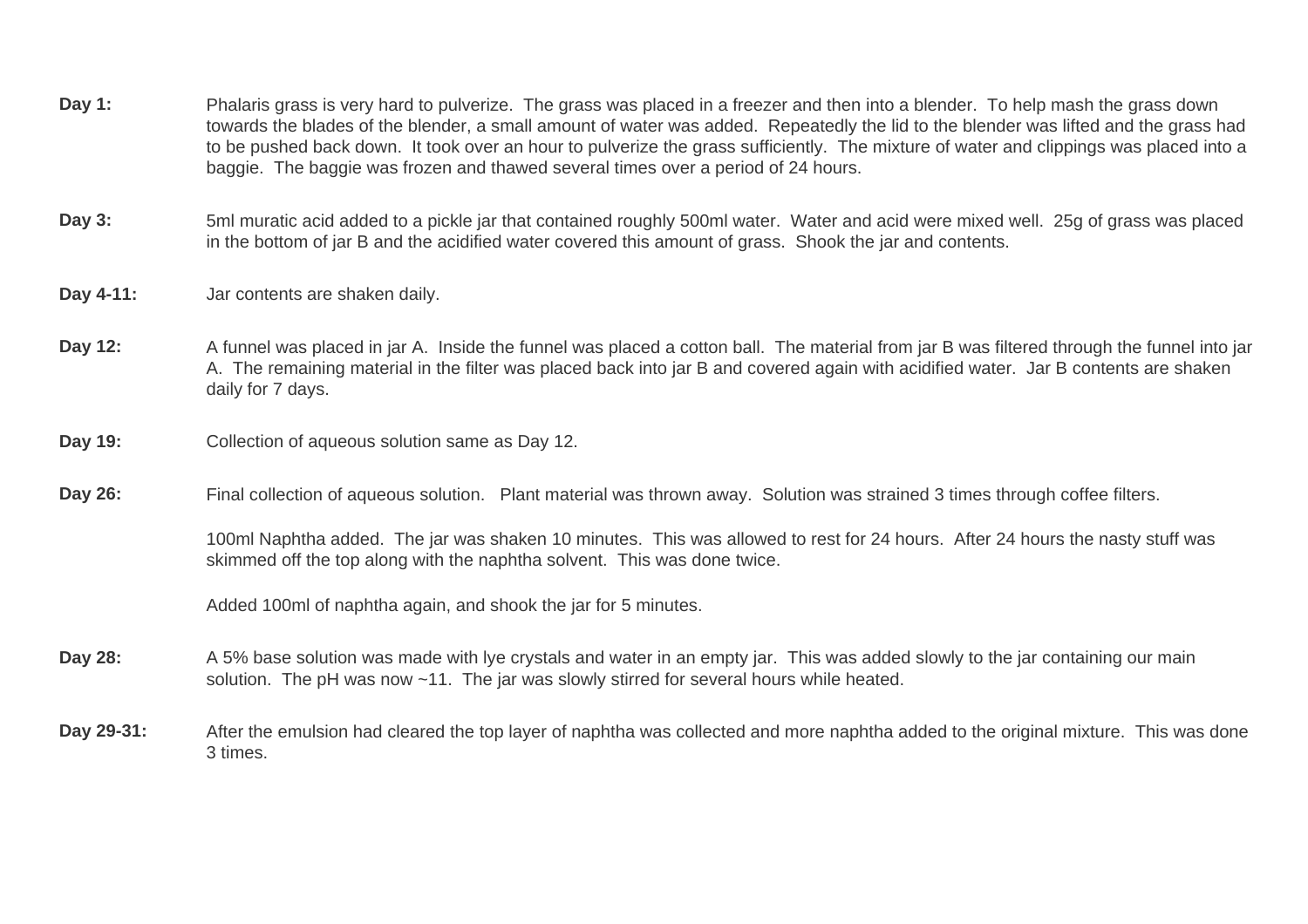**Day 39:** The combined solvent fractions were poured into a glass baking dish and set aside for evaporation. After 4 days the dish was scraped clean and the crystals put to use. Success!

### BIBLIOGRAPHY

**The Vaults of Erowid:** <http://www.freespeech.org/quantumtantra/www.erowid.org>

Perhaps the best collection of information on the internet about chemicals and plants for anyone new to drugs. Within this document I have reprinted several smaller pictures found from their website. Although I asked permission, I was never sent a response, but here I credit their wonderful database and used the pictures anyway.

Color photo of a large ultrapure DMT crystal, grown in 1996. The crystal is approximately 1 inch across. Anonymous Photographer. Used by Erowid. http://www.erowid.org/chemicals/show\_image.php3?image=dmt/dmt\_crystal1.jpg

Color photo of a pile of DMT crystals extracted with Naptha. Photo by Bucwheat. © 2000 Erowid. http://www.erowid.org/chemicals/show\_image.php3?image=dmt/dmt\_crystal2.jpg

Color photo of a small vial full of N,N-DMT crystals. Anonymous Photographer. © 2000 Erowid. http://www.erowid.org/chemicals/show\_image.php3?image=dmt/dmt2.jpg

Color photo of a keugelröhr distillation receiving flask full of DMT crystals. Anonymous Photographer. Used by Erowid. http://www.erowid.org/chemicals/show\_image.php3?image=dmt/dmt1.jpg

Color photo of a collection of rootbark pieces layed out on a plate. Photo by Murple. © 2000 Erowid. http://www.erowid.org/plants/show\_image.php3?image=mimosa/mimosa\_hostilis6.jpg

**Psychedelic Shamanism The Cultivation, Preparation and Shamanic Use of Psychotropic Plants.**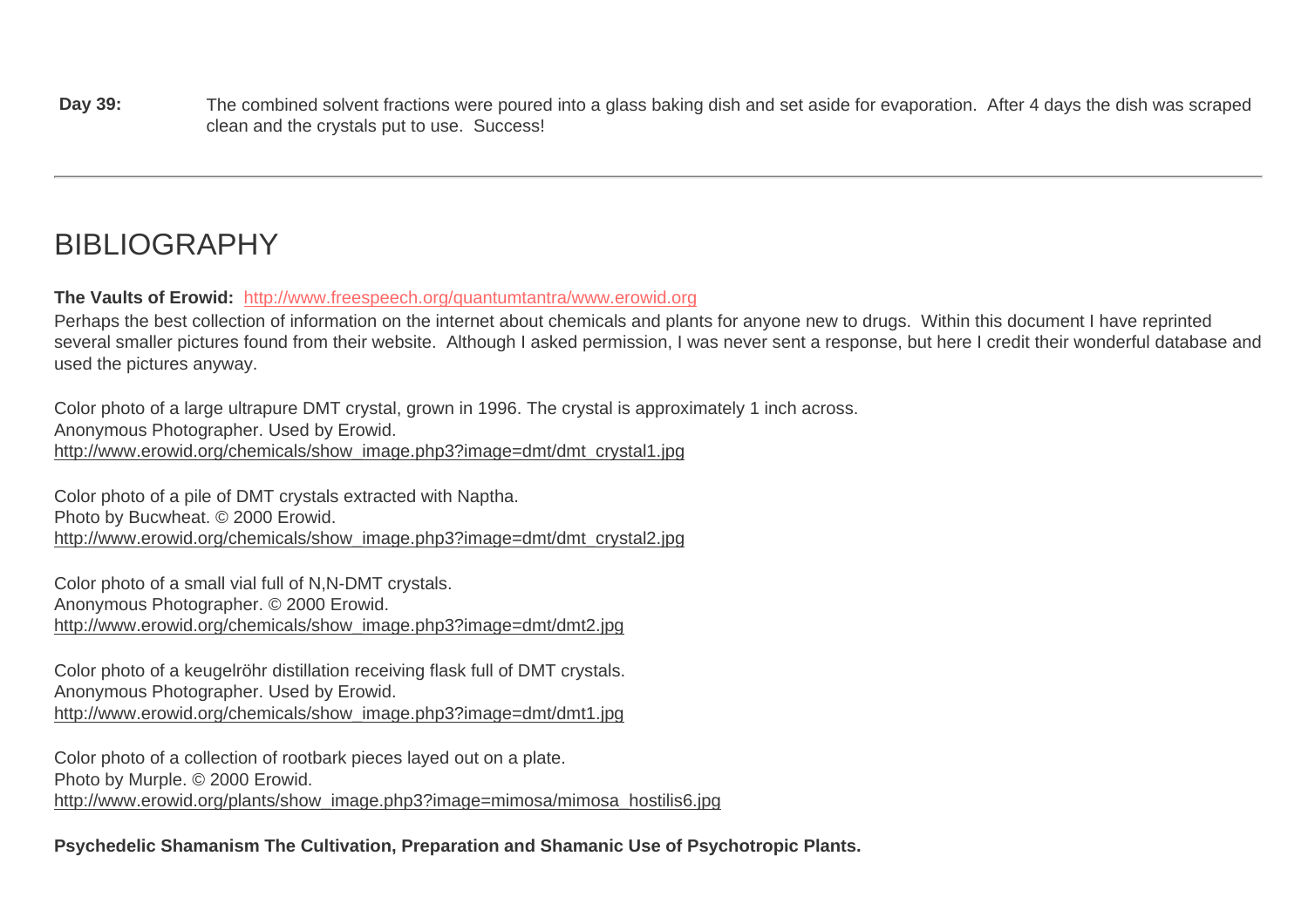DeKorne, Jim. (1994) Publisher : Loompanics Unlimited ISBN : 1-55950-110-3 Color photo of grass growing outdoors. (Pictured as found on Erowid.) http://www.erowid.org/plants/show\_image.php3?image=phalaris/images/archive/phalaris\_arundinacea1.jpg

### **Rhodium - an informative element:** [rodium.lycaeum.org](http://www.freespeech.org/quantumtantra/rodium.lycaeum.org)

A collection of highly technical information. I humble myself before the knowlege they posess.

#### http://rhodium.lycaeum.org/chemistry/ph-indicator.html

#### **Ayahuasca Analogues: Pangaen Entheogens**. Ott, Jonathan. (1994). Kennewick, WA: Natural Products. ISBN: 0-9614234-5-5

#### **Tryptamines I Have Known And Loved: The Chemistry Continues.** (Part 2) By Alexander and Ann Shulgin.

### **Journal of Pharmaceutical Sciences.**

Vol. 56, page 1526.

### **Thanks to:**

Dr. Foss Gumby baalchemist willytell Gumby Placenta\_Juan neuron MagikVenom **GravNet** Saguaro NoRezz D-4138